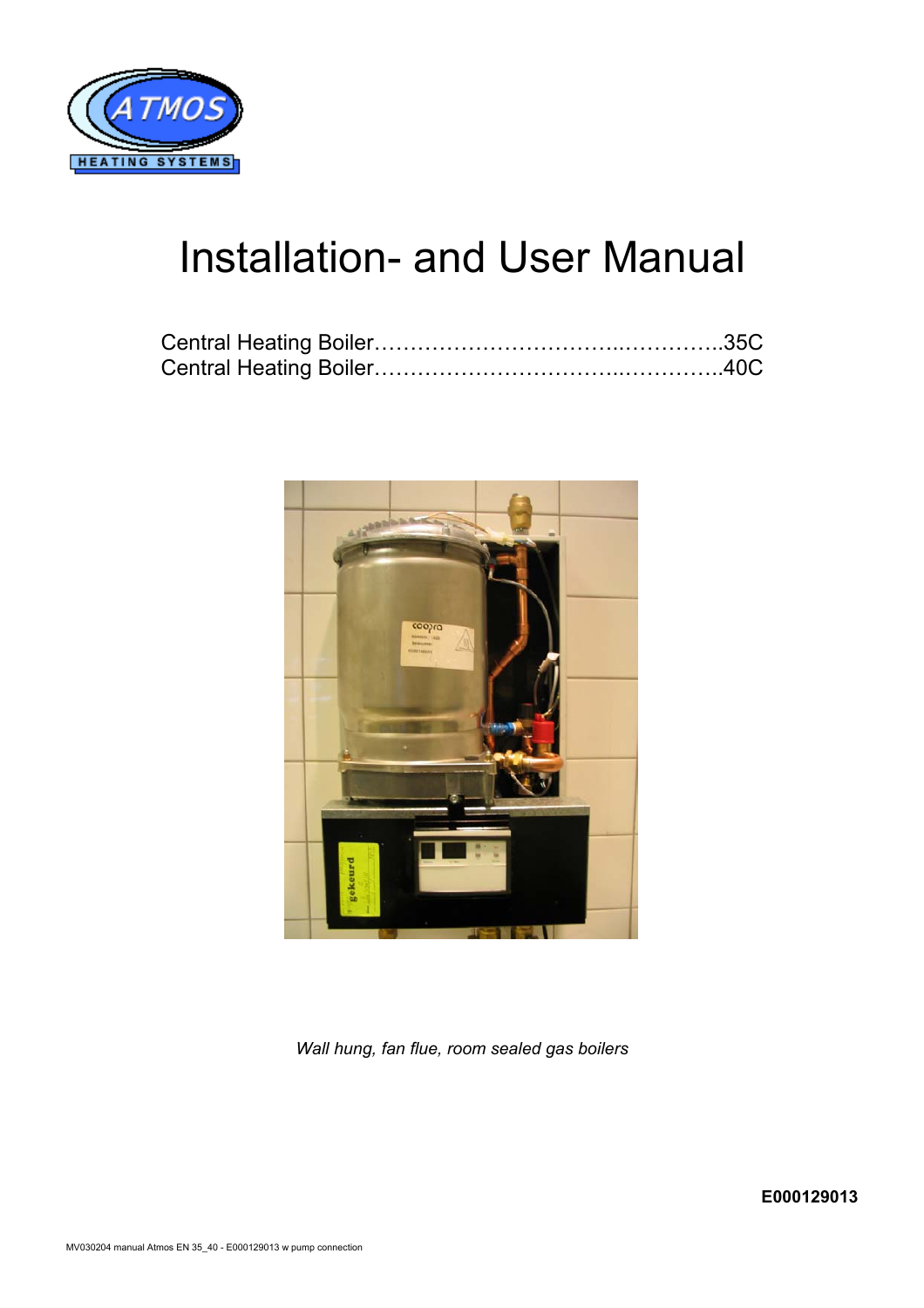# **CONTENTS**

| <b>CHAPTER 1.</b> |                | 5                                                                                                         |
|-------------------|----------------|-----------------------------------------------------------------------------------------------------------|
|                   | 1.1.           | $\sqrt{5}$                                                                                                |
|                   | 1.2.           | 6                                                                                                         |
|                   | 1.3.           | $\overline{7}$                                                                                            |
|                   | 1.4.           | 8                                                                                                         |
|                   | 1.4.1          | 8                                                                                                         |
|                   | 1.4.2.         | 9                                                                                                         |
|                   | 1.5.           | 10                                                                                                        |
|                   | 1.6.           | 10                                                                                                        |
|                   | 1.6.1.         | 10                                                                                                        |
|                   | 1.6.2.         | 10                                                                                                        |
|                   | 1.6.3.         | 10                                                                                                        |
|                   | 1.6.4.         | 10                                                                                                        |
|                   | 1.7            | 11                                                                                                        |
|                   | 1.8.           | 11                                                                                                        |
|                   | 1.9.           | 11                                                                                                        |
|                   | 1.10.          | 11                                                                                                        |
|                   | 1.11.          | 11                                                                                                        |
|                   | 1.12.          | 12                                                                                                        |
|                   | 1.13.          | 12                                                                                                        |
|                   | 1.13.1.        | 12                                                                                                        |
|                   | 1.13.2.        | 12                                                                                                        |
|                   | 1.14.          | 12                                                                                                        |
|                   | 1.15.          | 12                                                                                                        |
|                   | 1.16.          | 12                                                                                                        |
|                   |                | <b>CHAPTER 2. INSTALLATION</b><br>13                                                                      |
|                   | 2.1.           | 13                                                                                                        |
|                   | 2.2.           | 13                                                                                                        |
|                   | 2.3.           | 14                                                                                                        |
|                   | 2.3.1.         | 14                                                                                                        |
|                   | 2.3.2.         | 14                                                                                                        |
|                   | 2.3.3.         | 14                                                                                                        |
|                   | 2.3.4.         | 14                                                                                                        |
|                   | 2.4.           | 14                                                                                                        |
|                   | 2.5.           | 14                                                                                                        |
|                   | 2.6.           | 14                                                                                                        |
|                   |                |                                                                                                           |
|                   |                | <b>CHAPTER 3. SUSPENDING THE UNTI</b><br>15                                                               |
|                   | 3.1.           | 15                                                                                                        |
|                   | 3.2.           | 15                                                                                                        |
|                   | 3.3.           | 15                                                                                                        |
|                   | 3.3.1.         | 15                                                                                                        |
|                   | 3.3.2.         | 15                                                                                                        |
|                   | 3.3.3.<br>3.4. | 15                                                                                                        |
|                   | 3.5.           | 15                                                                                                        |
|                   | 3.5.1.         | 15<br>15                                                                                                  |
|                   | 3.5.2.         | Modulating room thermostat (if applicable). Connect to terminals (1) and (2)<br>15                        |
|                   | 3.5.3.         | Connection for the external temperature sensor (if appicable) Connect to terminal (3) ans (4)<br>16       |
|                   | 3.5.4.         | Connection of the temperature sensor for the external HWS cylinder. Connect to terminal (5) and (6)<br>16 |
|                   | 3.6.           | 16                                                                                                        |
|                   | 3.7.           | 16                                                                                                        |
|                   |                |                                                                                                           |
|                   |                | <b>CHAPTER 4. COMMISIONING</b><br>17                                                                      |
|                   | 4.1.           | 17                                                                                                        |
|                   | 4.2.           | 17                                                                                                        |
|                   | 4.3.           | 17                                                                                                        |
|                   | 4.4.           | 17                                                                                                        |
|                   | 4.5.           | 17                                                                                                        |
|                   | 4.6.           | 17                                                                                                        |
|                   | 4.7.           | 17                                                                                                        |
|                   | 4.8.           | 18                                                                                                        |
|                   | 4.8.1.         | 18                                                                                                        |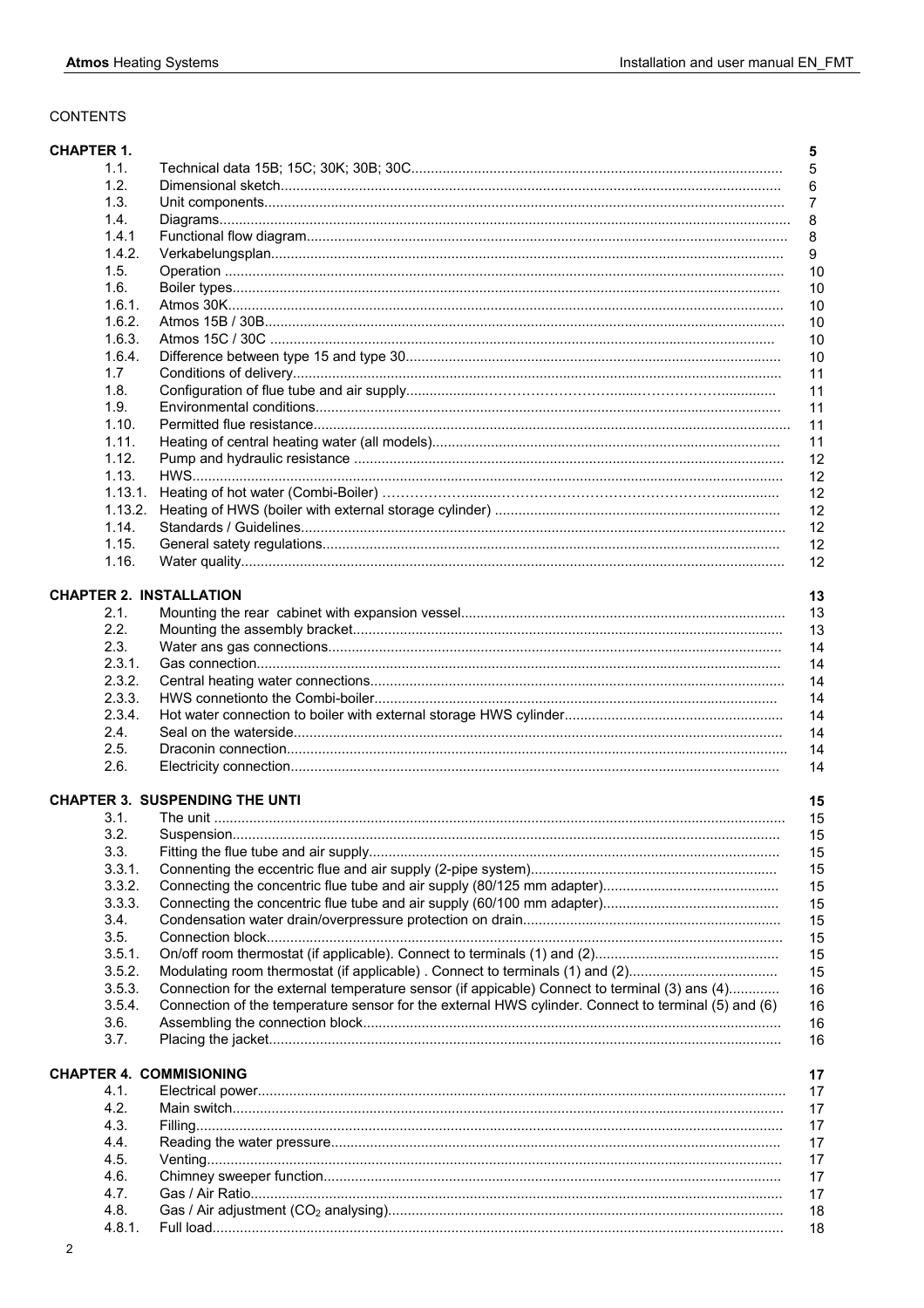$8.8.$ 

 $8.9.$ 

| 4.8.2.     |                                                                                                      | 18   |
|------------|------------------------------------------------------------------------------------------------------|------|
| 4.9.       |                                                                                                      | 18   |
| 4.10.      |                                                                                                      | 18   |
| $4.10.1$ . |                                                                                                      | 18   |
| 4.11.      |                                                                                                      | 19   |
|            |                                                                                                      |      |
| 4.11.1.    |                                                                                                      | 19   |
| 4.11.2.    |                                                                                                      | 20   |
| 4.11.3     |                                                                                                      | 20   |
| 4.12.      |                                                                                                      | 21   |
|            |                                                                                                      |      |
|            | <b>CHAPTER 5. TEMPERATURE REGULATIONS</b>                                                            | 22   |
| 5.1.       |                                                                                                      |      |
| 5.1.1.     | Central heating temperature regulation with on/off thermostat without outside temperature sensor     | 22   |
|            |                                                                                                      |      |
| 5.1.2.     | Central heating temperature regulation with on/off thermostat with outside temperature sensor        | 22   |
| 5.1.3.     | Central heating temperature regulation with modulating thermostat with or without outside tempsensor | 22   |
| 5.2.       |                                                                                                      |      |
| 5.2.1.     |                                                                                                      |      |
|            |                                                                                                      |      |
|            |                                                                                                      |      |
|            |                                                                                                      |      |
|            |                                                                                                      |      |
|            |                                                                                                      |      |
| 5.2.2.     |                                                                                                      |      |
|            |                                                                                                      |      |
|            |                                                                                                      |      |
| 5.2.3.     |                                                                                                      |      |
| 5.2.4.     |                                                                                                      |      |
|            |                                                                                                      |      |
|            | <b>CHAPTER 6 BURNER STATES and MONITORING</b>                                                        | 24   |
| 6.1.       |                                                                                                      |      |
|            |                                                                                                      |      |
| 6.1.1.     |                                                                                                      |      |
| 6.1.2      |                                                                                                      |      |
| 6.1.3.     |                                                                                                      |      |
| 6.1.4.     |                                                                                                      |      |
| 6.1.5.     |                                                                                                      |      |
| 6.1.6.     |                                                                                                      |      |
| 6.2.       |                                                                                                      |      |
|            |                                                                                                      |      |
| 6.2.1.     |                                                                                                      |      |
| 6.2.2.     |                                                                                                      |      |
| 6.2.3.     |                                                                                                      |      |
| 6.2.4.     |                                                                                                      |      |
| 6.2.5.     |                                                                                                      |      |
| 6.2.6.     |                                                                                                      |      |
| 6.2.7      |                                                                                                      |      |
| 6.2.8.     |                                                                                                      |      |
|            |                                                                                                      |      |
| 6.2.9.     |                                                                                                      |      |
| 6.2.10.    |                                                                                                      |      |
| 6.2.11.    |                                                                                                      |      |
|            |                                                                                                      |      |
|            | <b>CHAPTER 7. MAINTENANCE</b>                                                                        | 26   |
| 7.1.       |                                                                                                      | 26   |
| 7.1.1.     |                                                                                                      | 26   |
| 7.1.2.     |                                                                                                      |      |
|            |                                                                                                      | 26   |
| 7.1.3.     |                                                                                                      | 26   |
| 7.1.4.     |                                                                                                      |      |
| 7.1.5.     |                                                                                                      |      |
|            |                                                                                                      |      |
|            |                                                                                                      |      |
|            | <b>CHAPTER 8. MALFUNCTIONS</b>                                                                       | 27   |
| 8.1.       |                                                                                                      | - 27 |
| 8.2.       |                                                                                                      |      |
| 8.3.       |                                                                                                      |      |
|            |                                                                                                      |      |
| 8.4.       |                                                                                                      |      |
| 8.5.       |                                                                                                      |      |
| 8.6.       |                                                                                                      |      |
| 8.7.       |                                                                                                      |      |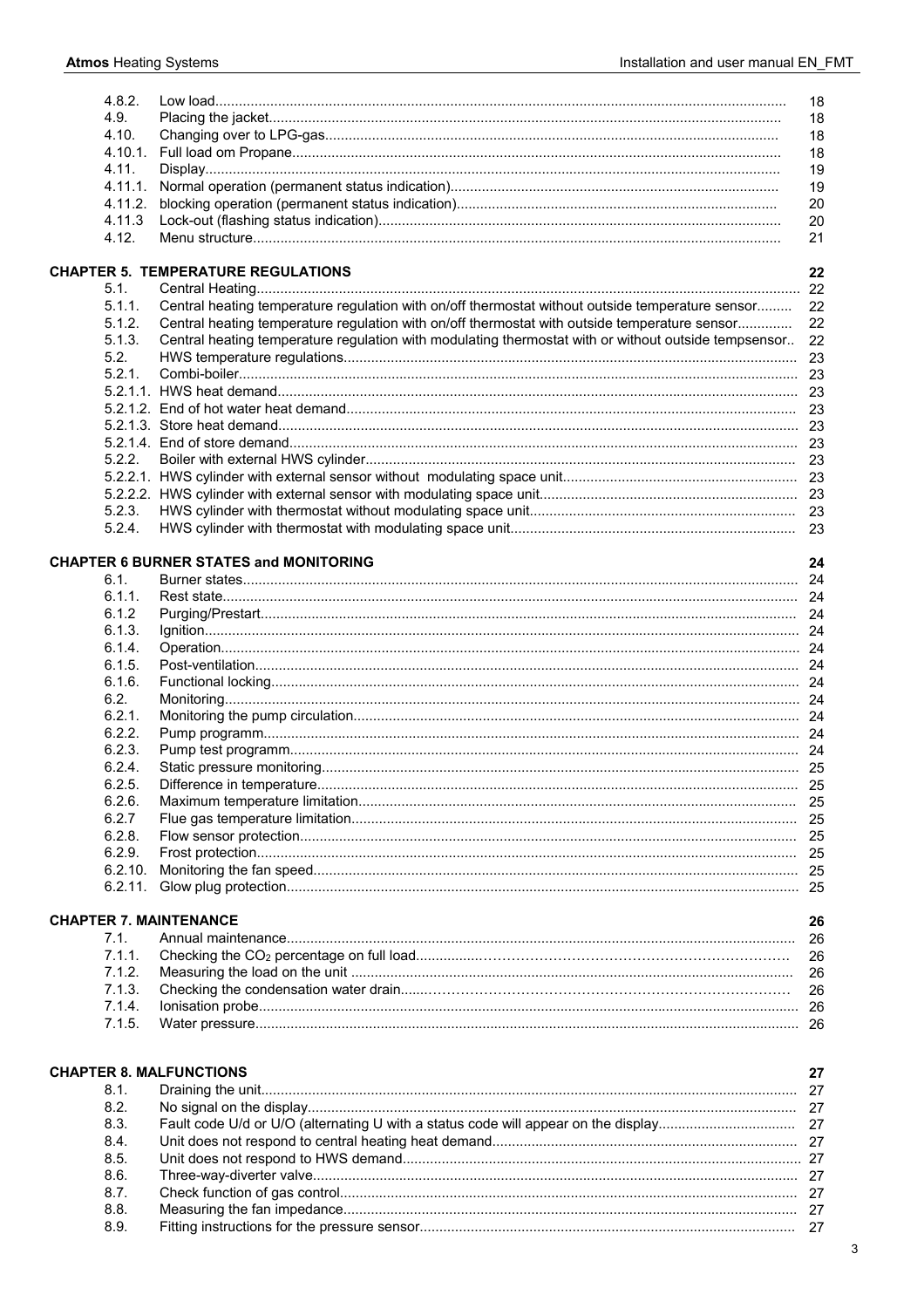|             | 8.10.      |    |
|-------------|------------|----|
|             | 8.11.      |    |
|             | 8.11.1.    |    |
|             | 8.11.2     |    |
|             | 8.11.3.    |    |
|             | $8.11.4$ . |    |
|             |            |    |
|             |            |    |
|             | 8.11.7     |    |
| User manual |            | 30 |
|             |            |    |
|             |            |    |
|             |            |    |
|             |            |    |
|             |            |    |
|             |            |    |
|             |            |    |
|             |            |    |
|             |            |    |
|             |            |    |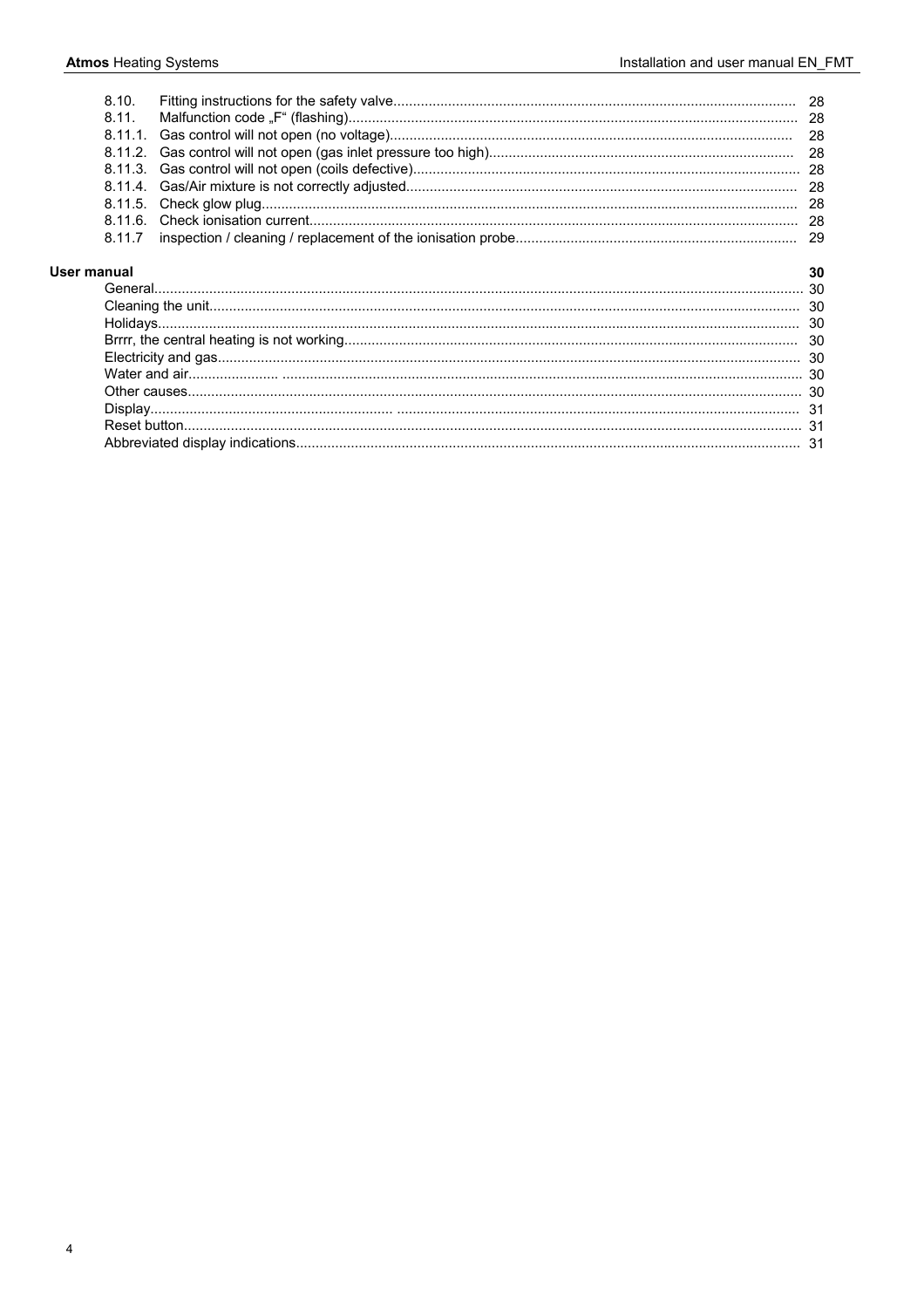# **CHAPTER 1.**

# **1.1. Technical data 35C / 40C**

| <b>Boiler type</b>               |                                 | 35/40            |                     |                 |
|----------------------------------|---------------------------------|------------------|---------------------|-----------------|
| Gas type                         |                                 | natural gas G20  | natural gas G25     | LPG gas G30/G31 |
| Electrical data                  | Mains voltage / Frequency       |                  | 230 V / 50 Hz       |                 |
|                                  | Power consumption (max.)        |                  | 144 W               |                 |
|                                  | Thermostat voltage              |                  | 24 V                |                 |
| Dimensions and                   | Height                          |                  | 600 mm              |                 |
| weight                           | Width                           | 360 mm           |                     |                 |
|                                  | Depth                           |                  | 300 mm              |                 |
|                                  | Weight                          |                  | 35 kg               |                 |
| <b>Emission value</b>            | CO <sub>2</sub>                 |                  | $10 - 100$ ppm      |                 |
|                                  | $CO(0\% 02)$                    |                  | $12 - 35$ ppm       |                 |
|                                  | $NOX (0\% O2)$                  | $10 - 30$ ppm    |                     |                 |
| Flue gas-                        | at 80/60°C                      | $< 70^{\circ}$ C |                     |                 |
| temperature                      | at 50/30°C                      |                  | $<$ 35 $^{\circ}$ C |                 |
| Maximum<br>chimney<br>resistance | Air feed and flue tube together | 125 Pa           |                     |                 |
| Connections                      | Gas                             | Ø 15 mm          |                     |                 |
|                                  | CH (flow and return)            | Ø 25 mm          |                     |                 |
|                                  | Overflow                        | $Ø$ 15 mm        |                     |                 |
| Air feed and flue                | Eccentric                       | $Ø 60 - 60$ mm   |                     |                 |
| tube system                      | Concentric                      | Ø 80 / 125 mm    |                     |                 |
| <b>Boiler heat</b>               | Water contents                  | 0.8L             |                     |                 |
| exchanger                        | Max. temperature                | $90^{\circ}$ C   |                     |                 |
|                                  | Max. Water pressure             | 3 bar            |                     |                 |
| Sound level                      | Pump high                       |                  | 40 dB(A)            |                 |
|                                  | Pump low                        | 30 dB(A)         |                     |                 |
| Certification                    | <b>CE Identification number</b> |                  | CE0063-AT3070       |                 |

| <b>Boiler type</b>            |                              | 35                                         |                 |                 |
|-------------------------------|------------------------------|--------------------------------------------|-----------------|-----------------|
| Gas type                      |                              | natural gas G20                            | natural gas G25 | LPG gas G30/G31 |
| Gas technical<br>data type 35 | Nominal gas pressure         | 20 mbar                                    | 25 mbar         | 37/50 mbar      |
|                               | Heat input CH (gross)        | $8.1 - 38.5$ kW                            |                 |                 |
|                               | Heat input CH (net)          | $7.3 - 34.7$ kW<br>$7.2 - 33.7$ kW         |                 |                 |
|                               | Nominal output CH at 80/60°C |                                            |                 |                 |
|                               | Nominal output CH at 50/30°C | $7.9 - 36.1$ kW                            |                 |                 |
|                               | Efficiency at 80/60°C (net)  | Low load = $98.1\%$ ; High load = $97.2\%$ |                 |                 |
|                               | Efficiency at 50/30°C (net)  | Low load = 108.4 %; High load = 104.2 %    |                 |                 |

| <b>Boiler type</b> |                                       | 40                                           |                 |                 |
|--------------------|---------------------------------------|----------------------------------------------|-----------------|-----------------|
| Gas type           |                                       | natural gas G20                              | natural gas G25 | LPG gas G30/G31 |
| Gas technical      | Nominal gas pressure                  | 20 mbar                                      | 25 mbar         | 37/50 mbar      |
| data type 40       | Heat input CH (gross)                 | $8.1 - 41.1$ kW                              |                 |                 |
|                    | Heat input CH (net)                   | $7.3 - 37.0$ kW                              |                 |                 |
|                    | Nominal output CH at 80/60°C          | $7.2 - 36.0$ kW                              |                 |                 |
|                    | Nominal output CH at 50/30°C          | $7.9 - 37.9$ kW                              |                 |                 |
|                    | Efficiency at $80/60^{\circ}$ C (net) | Low load = $98.1 \%$ ; High load = $97.2 \%$ |                 |                 |
|                    | Efficiency at $50/30^{\circ}$ C (net) | Low load = 108.4 %; High load = 104.2 %      |                 |                 |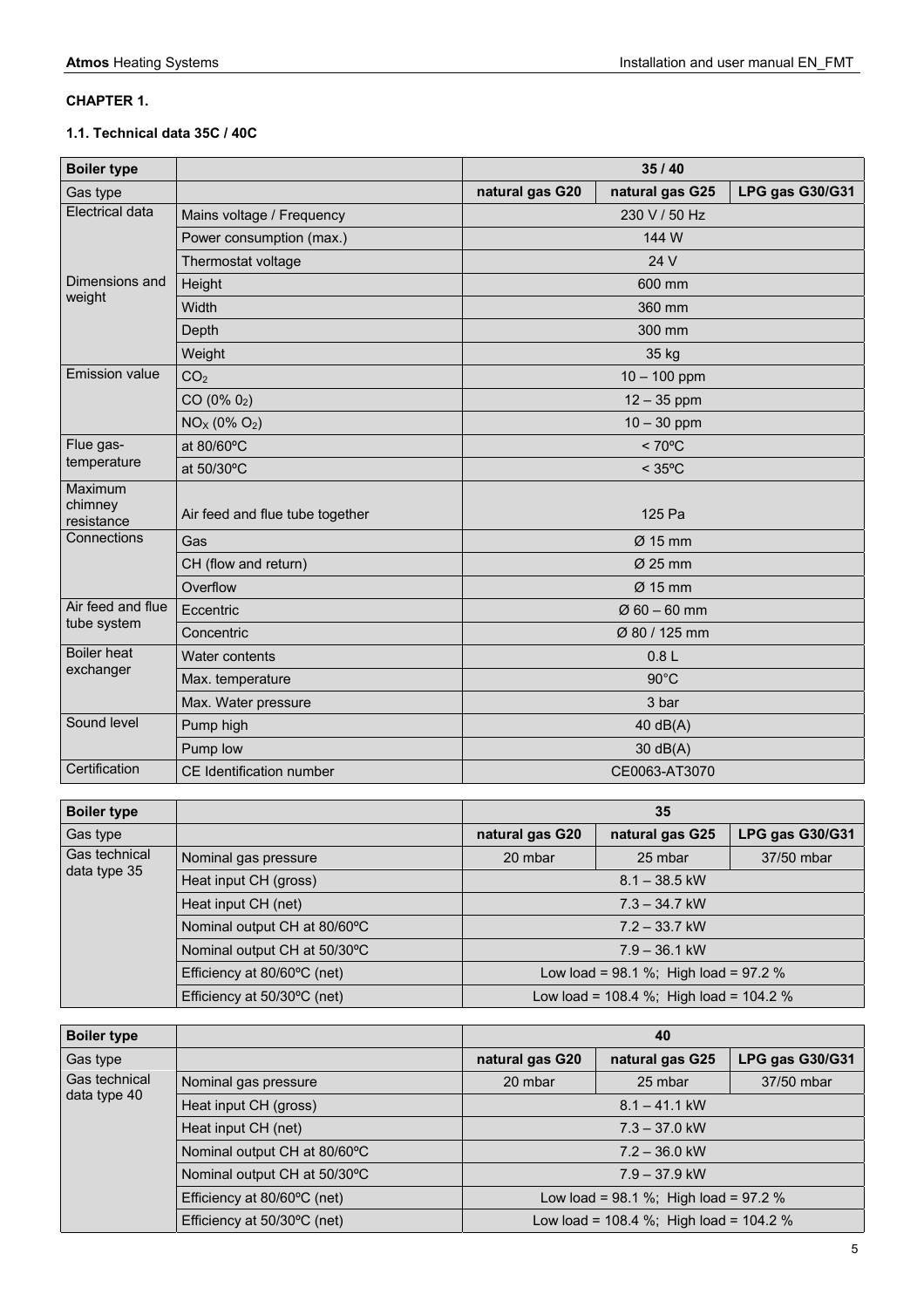# **1.2. Dimensional sketch**



# **Free space**

There must be sufficient space at the top and bottom to be able to suspend the unit and to be able to connect all feed and drain pipes. Normally, roughly 300 mm is required.

It is recommended to leave a free space of 150 mm on the left (for servicing reasons) and 50 mm on the right of the unit. The front of the unit must be easily accessible for servicing at all times.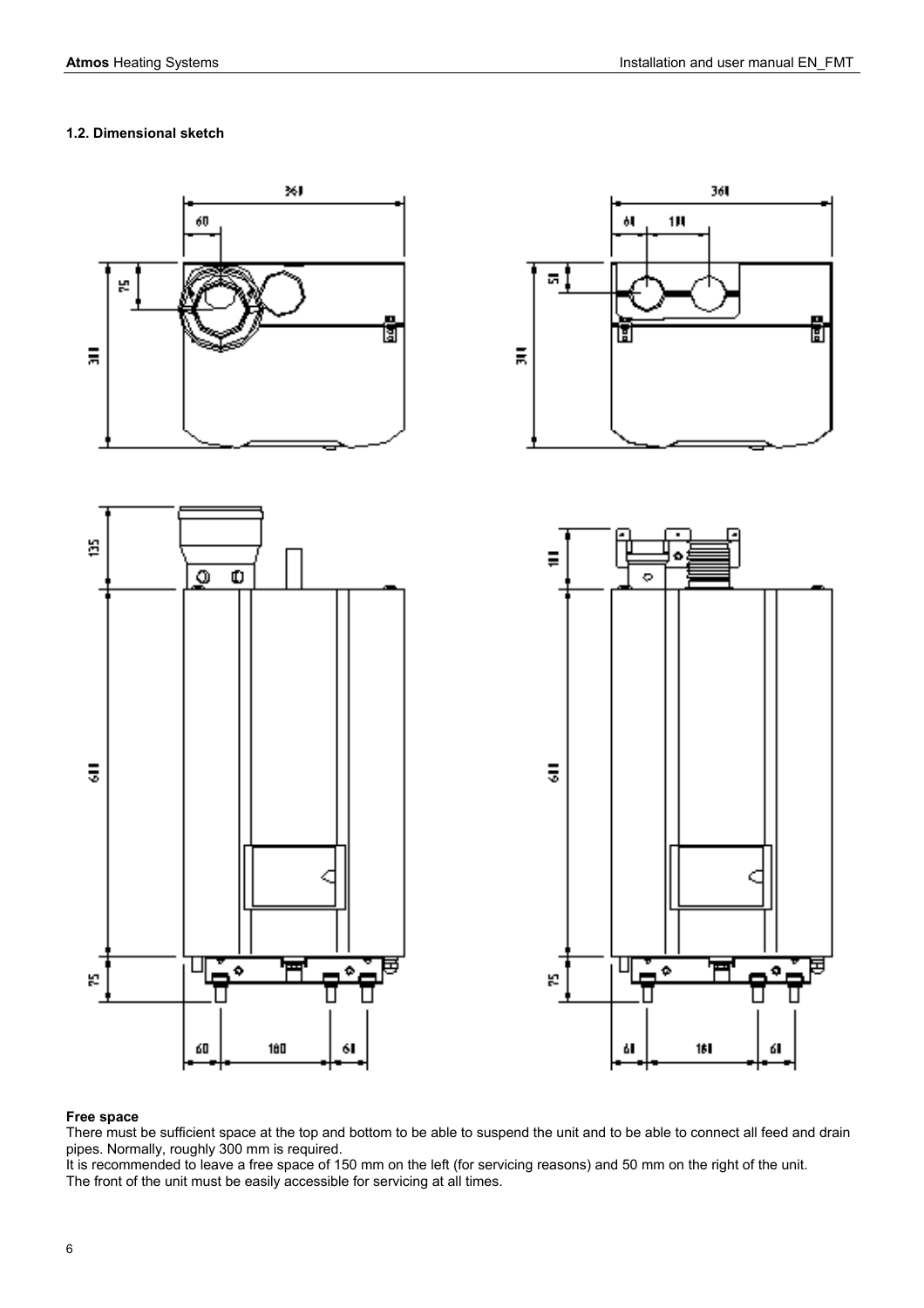# **1.3. Unit components**



| $\overline{N}$          | <b>Description</b>          | <b>Manufacturer</b> | Coopra article code |
|-------------------------|-----------------------------|---------------------|---------------------|
| 1                       | Primary heat exchanger      | Coopra              | n.a.                |
| $\overline{2}$          | Manager                     | Coopra              | n.a.                |
| 3                       | Pump                        | Wilo                | N00S110006          |
| $\overline{\mathbf{4}}$ |                             |                     |                     |
| $\overline{5}$          |                             |                     |                     |
| 6                       | Glow plug                   | Saint Gobain        | N00S070014          |
| $\overline{7}$          | Ionisation probe            | Sapco               | N00S070020          |
| $\overline{8}$          | Burner type 30 / 40         | Furigas             | N00S020000          |
| $\overline{9}$          | Vapour tray                 | Coopra              | N00S020015          |
| 10                      | Gas valve                   | Honeywell           | N00S020009          |
| 11                      | Fan                         | Vibo                | N00S020006          |
| 12                      | Venturi type 40             | Honeywell           | N00S020008          |
| 13                      | Water pressure sensor       | Huba                | N00S080028          |
| 14                      | Return sensor               | Honeywell           | N00S070008          |
| 15                      | Flow sensor                 | Honeywell           | N00S07008           |
| 16                      | Safety device               | Emmeti              | <b>XXXXXXXX</b>     |
| 17                      | Float vent                  | Emmeti              | <b>XXXXXXXX</b>     |
| 18                      |                             |                     |                     |
| 19                      | Flue gas temperature sensor | Tasseron            | N00S070017          |
| $\overline{20}$         | Type plate                  | Coopra              | n.a.                |
| $\overline{21}$         | Condensation water overflow | Coopra              | n.a.                |
| $\overline{22}$         | Gas connection              | Coopra              | n.a.                |
| 23                      | Central heating return      | Coopra              | n.a.                |
| 24                      | Central heating flow        | Coopra              | n.a.                |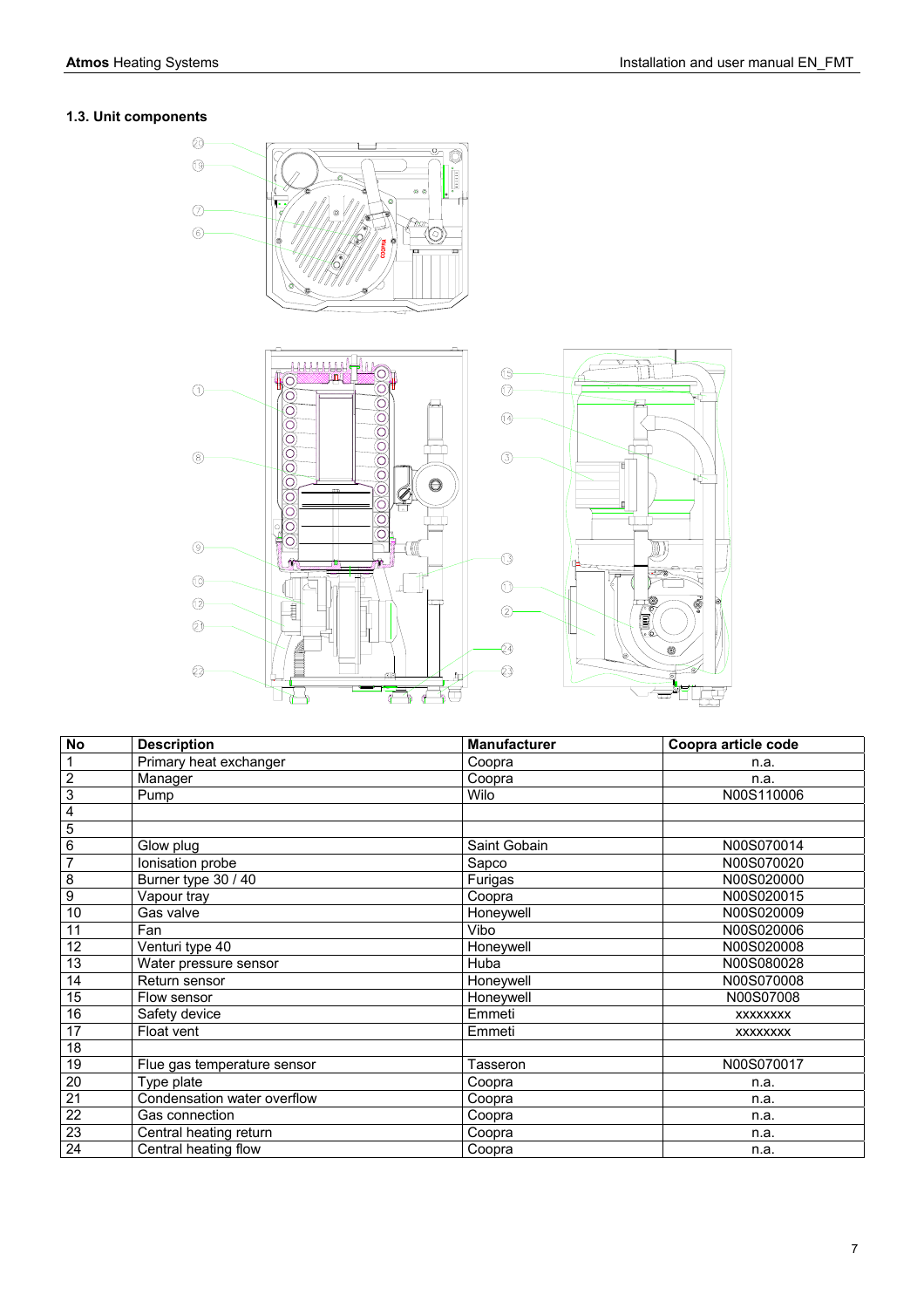# **1.4. Diagrams**

# **1.4.1. Functional flow diagram**

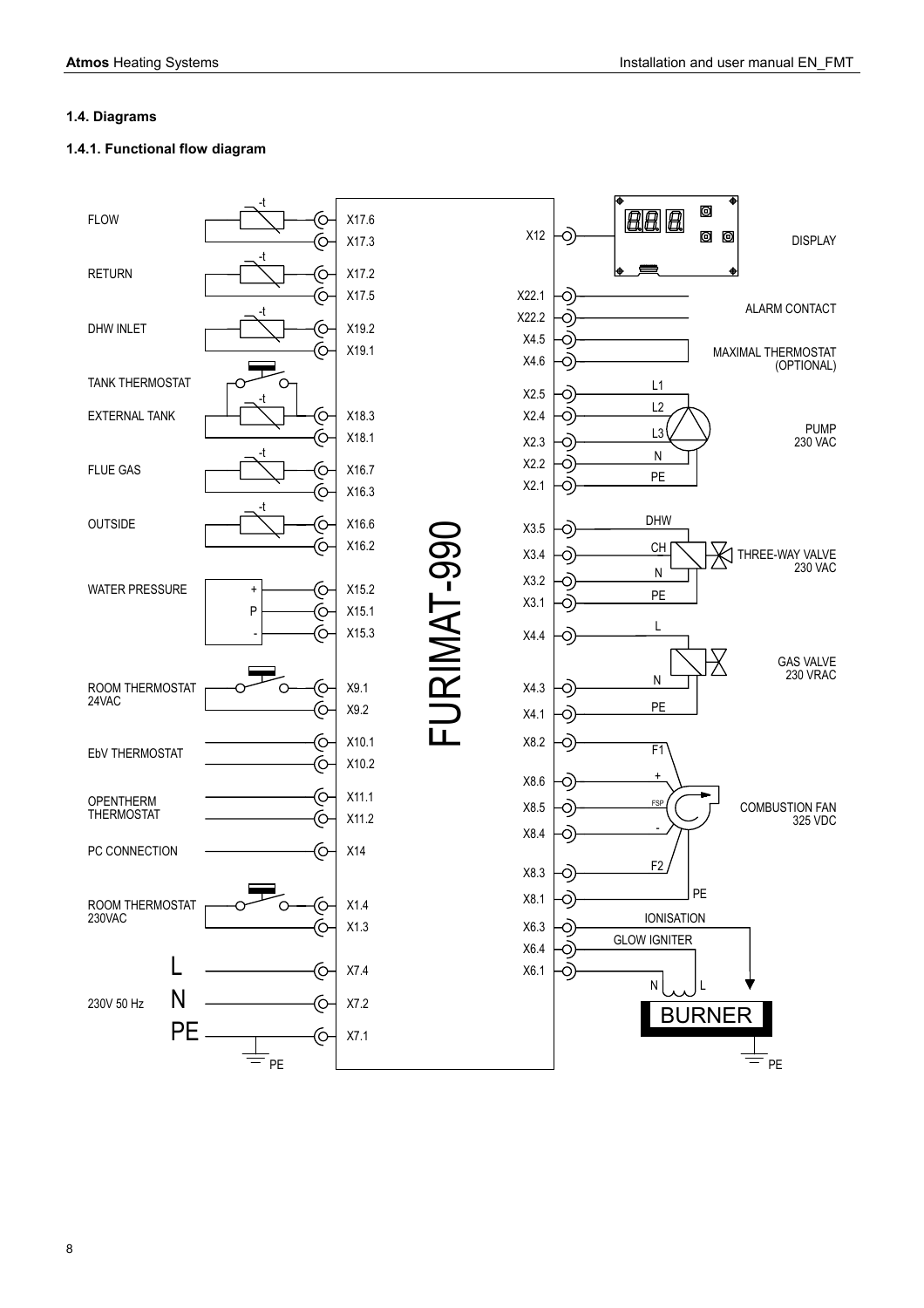# **1.4.2. Wiring diagram**

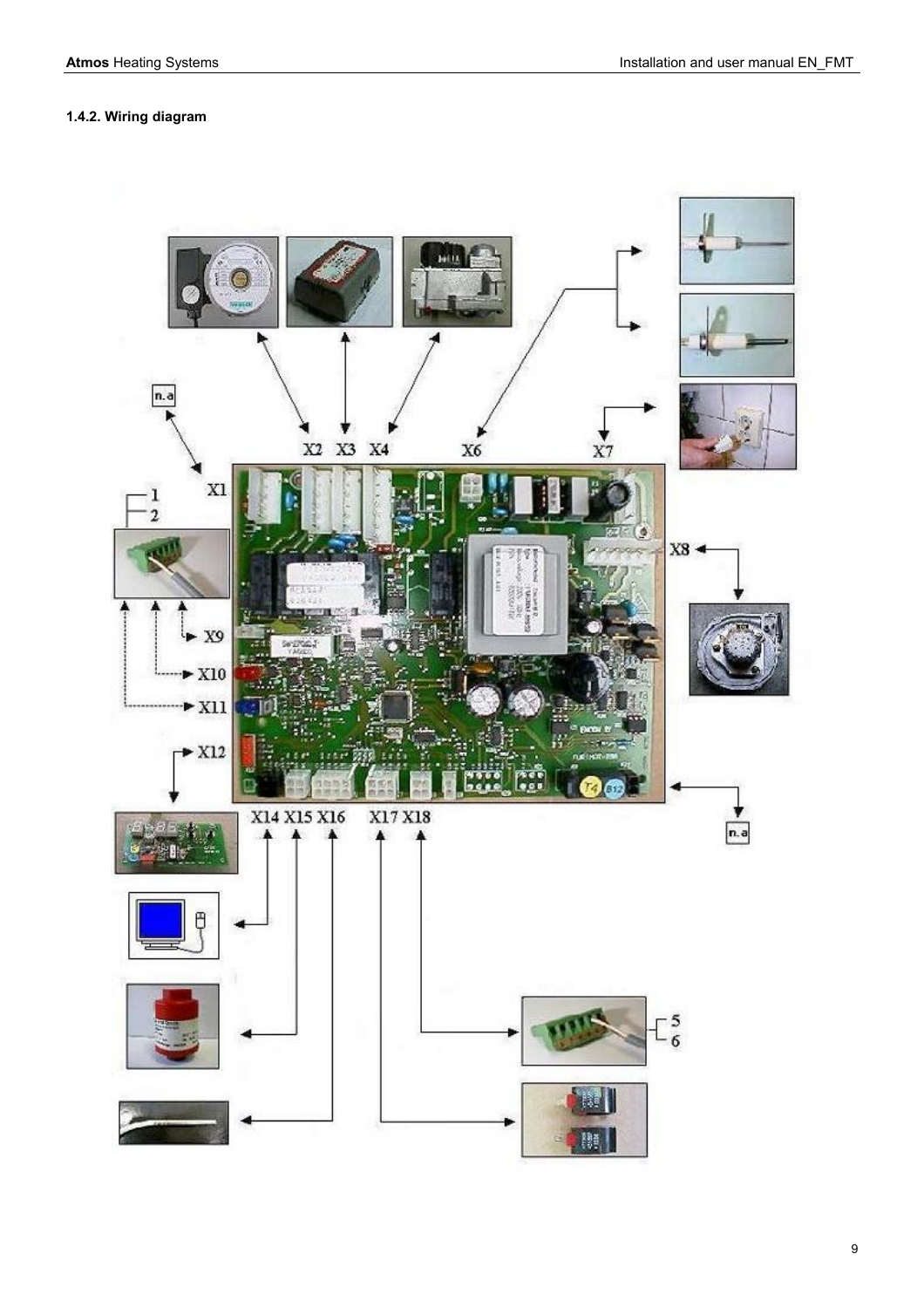# **1.5. Operation**



A fan sucks the air required for the combustion through the air feed canal (A). Because the combustion air in the venturi sucks an under pressure, the correct amount of gas (G) is automatically added to the combustion air. The flammable gas/air mixture thus obtained is fed to the burner, via a mixing chamber, to be ignited at the surface of the burner by a ceramic glow plug. The hot combustion gases are efficiently fed through the heat exchanger, where they give their heat to the water. The flue gases are fed outside, through the flue tube (F), into a flue tube exhaust canal.

The condensation water  $(H<sub>2</sub>O)$  thus obtained is discharged into the sewer.

# **1.6. Boiler types**

# **Atmos 40C**



High efficiency boiler for central heating only.

The Atmos boiler is a heating unit with compact dimensions and a very high efficiency, with versions for domestic and small commercial use for central heating.

The type plate, which specifies the type of gas etc. to be used, for which the unit is set, is on the left side of the unit. The unit is fixed to the wall with the aid of a separately delivered assembly bracket or rear cabinet.

**1.7. Specific caracteristics type 40** 

# **1.7.1. Burner assy N00S020000**



# **1.7.2. Primair heat exchanger N00S040005**



# **1.7.3. Venturi N00S020008**



# **1.7.4. Pump N00S110006**



#### **1.8. Conditions of delivery**

Coopra Advanced Heating Technologies b.v. supplies its products according to the general conditions of delivery for the metal and electro technical industry. Registered with the Clerk of the District Court at Den Haag on 19 October 1998 under no. 119/1998.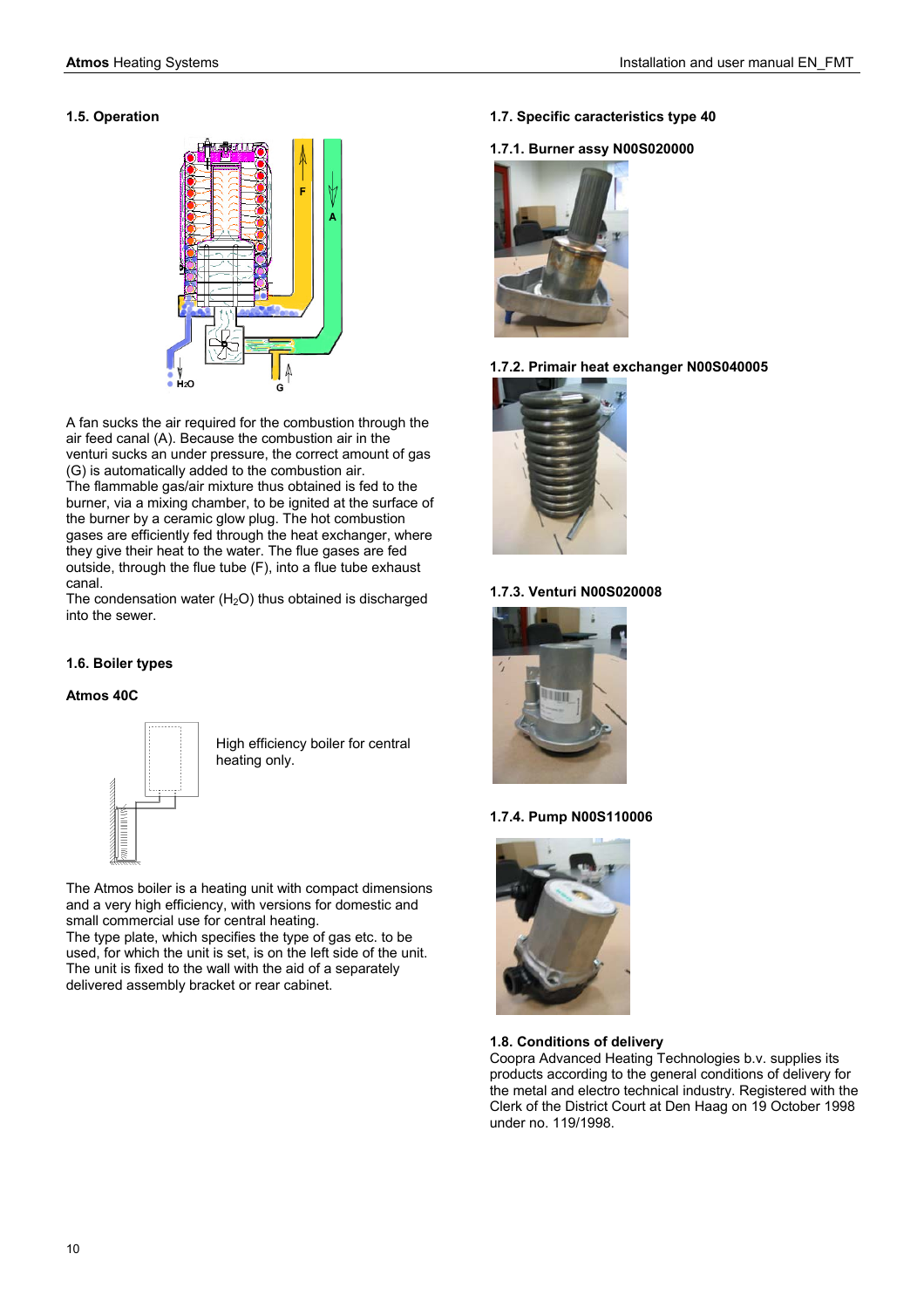$\overline{B23}$ 

 $\overline{C}$ 33

 $553$ 

#### **1.8. Configuration of flue tube and air supply**

See figure below for an overview of possible configurations. The units are approved for application on the drain systems:

B23, C13(x), C33(x), C43(x), C53, C63(x), C83(x).

Preferably use flue tube materials, roof ducts and exterior wall ducts with a quality mark.

With plastic drain materials, use a unit with a flue gas temperature sensor.





#### **1.9. Environmental conditions**

The area in which the unit is installed must satisfy the applicable regulations.

The wall must be able to bear the weight of the unit (loaded weight approx. 40 kg).

If you use a different assembly surface than a bricky wall of sufficient thickness, you must select suitable fixtures yourself and properly install the unit.

The unit may not be fitted in a chemically aggressive environment.

The unit with air feed and flue gas exhaust satisfies the requirements of protection class IP44 and may therefore be installed in a wet area.

Although the unit is fitted with an internal frost protection, it may not be exposed to extremely low ambient temperatures (lower than -10°C).

# **1.10. Permitted flue resistance**

*The total resistance of the flue tube and air supply together may not be greater than 125 Pa.* 

Indication for the resistance values given in table below apply to a flow rate of 60  $\text{m}^3\text{/hour.}$ 

|                                              | dia. 80 mm |  |
|----------------------------------------------|------------|--|
| Tube per metre                               | 5.0 Pa     |  |
| Bend $90^{\circ}$ , R = 1.5 D                | 6.5 Pa     |  |
| Bend 90 $^{\circ}$ , R = 0.5 D               | 15.0 Pa    |  |
| Bend $45^{\circ}$ , R = 1.5 D                | 4.0 Pa     |  |
| Bend 45°, $R = 0.5$ D                        | 5.5 Pa     |  |
| Roof duct (concentric,<br>$1.25 \text{ m}$ ) | 30.0 Pa    |  |

#### **1.11. Heating of central heating water**

If the room thermostat or space unit indicates that heat is required for the central heating, the unit will heat the central heating water as necessary. The power supplied is automatically adapted to the heat required and is also continuously variably adapted to the heat demand with the use of an on/off thermostat.

When the thermostat indicates that the desired temperature has been reached, the central heating water is no longer heated. The central heating pump will continue to run for a previously set time to distribute the heat evenly over the heating installation.

*A differential bypass valve must be installed on plants where it may happen that various radiators are simultaneously excluded from the circuit because of closure of control or zone valves.* 

The by-pass valve must be mounted in the installation between the flow and the return, provided that flow direction indicated by arrow is respected. To adjust the by-pass valve rotate knob of the graduated scale on setting 2.5-3.0. This value corresponds to the meters of pump head (m H2O). Lock the screw on the groove knob.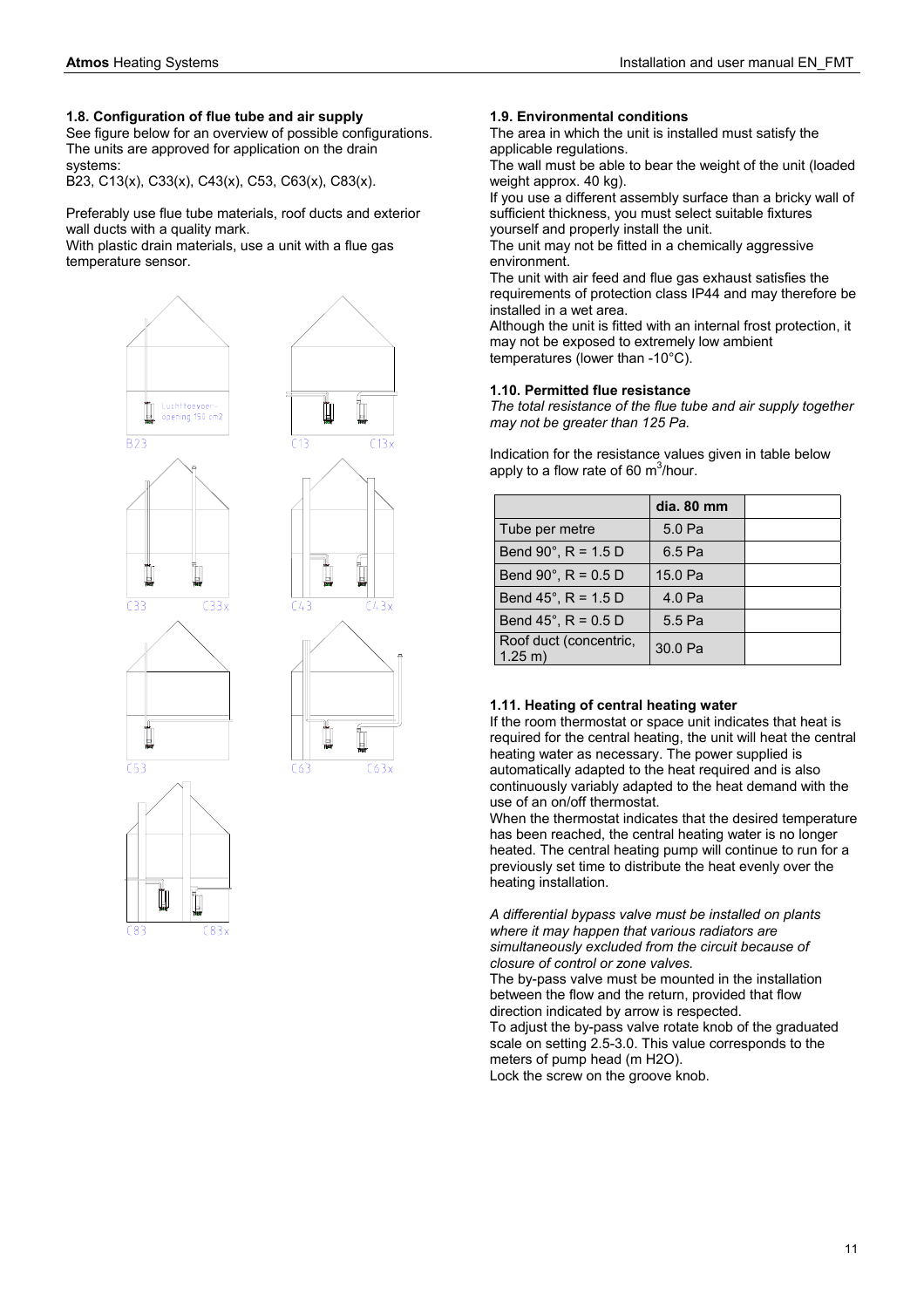# **1.12. Pump and hydraulic resistance**

The pump characteristic and the resistance graph of the unit are given below.

If set on automatic function (menu setting) the electronics switches the speed of the pump to "high" or "low", depending on the temperature demand:

- Dt > 30 °C : the pump runs "high speed".
- Dt < 10  $^{\circ}$ C : the pump runs "low speed".

Dt = Setpoint temperature deducted with the actual Flow temperature.



#### **1.14. Standards / Guidelines**

With the installation of the unit, all local regulations must be followed, where applicable, including the provisions of the following standards and guidelines:

- Building Regulations
- Regulations for natural gas installations
- Regulations for LPG (if applicable)
- Guidelines for existing gas installations
- Safety requirements for central heating installations
- Safety provisions for low voltage installations
- General regulations for drinking water installations
- Water authority regulations
- Ventilation in dwellings
- Supply of combustion air and exhaust
- House sewerage in homes and dwellings
- Fire Brigade regulations
- Factory Act regulations
- Regulations applicable to HWS water Ask for the locally applicable regulations at the local water company as they are different in some areas

# **1.15. General safety regulations**

The installation may only be performed by a recognised installer.

Take note that internal parts of the unit can carry a dangerous electrical voltage (230 Volt).

Take note that the unit, the various pipes and the flue gas exhausted by the unit can reach high temperatures (up to 90°C).

Before carrying out maintenance activities in or on the unit, you must close the gas tap, switch off the electricity supply and pull the mains plug out of the socket.

# **1.16. Water quality**

The composition and quality of the system water has a direct effect on the performance of the total system and the life of the boiler heat exchanger. Great care must be used with the addition and use of chemicals, water softeners, oxygen binders, de-aerators, aerators and water filters as they increase the chance of malfunctions.

Corrosive elements of certain additives can attack the system and cause leakages; the build-up of undesired deposits generally leads to fatal damage of the heat exchanger.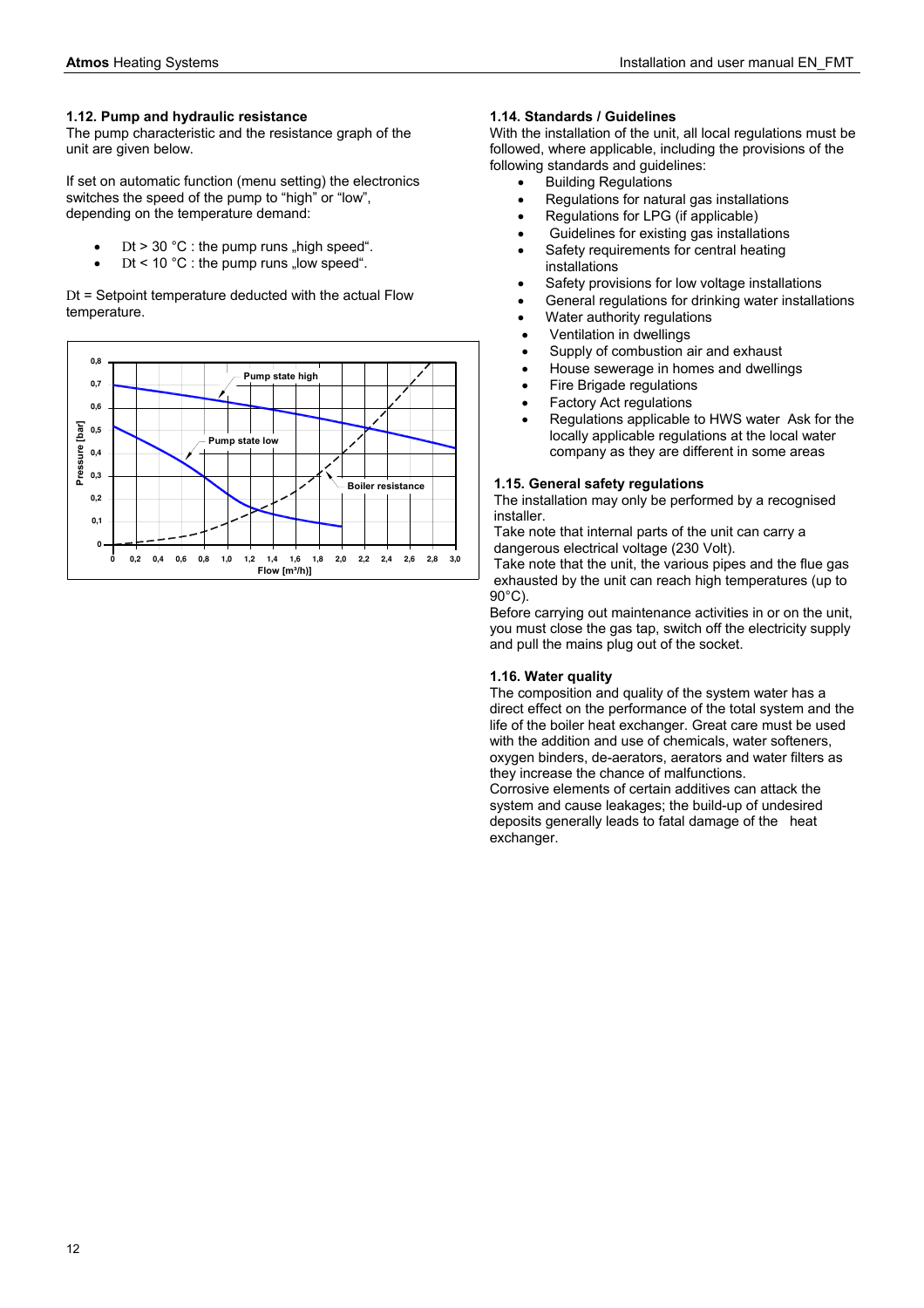# **CHAPTER 2. INSTALLATION 2.2. Mounting the assembly bracket**



To mount the assembly bracket on a brick wall of sufficient thickness, use the screw plugs that are supplied. When you have determined the place of assembly, proceed as follows:

- 1. Draw the position of the hole (1) in the strap of the assembly bracket.
- 2. Use a masonry drill of 8 mm diameter to drill a hole with a sufficient depth in the wall.
- 3. Keep the hole (1) in the assembly bracket in front of the hole in the wall and fit one of the screws supplied through the assembly bracket in the hole.
- 4. Align the assembly bracket with the aid of a spirit level.
- 5. Use a masonry drill of 8 mm diameter to drill holes with a sufficient depth in the wall through the two bottom holes (2) in the assembly bracket.
- 6. Fit two of the screws supplied in the bottom holes.
- 7. When using assembly brackets with ac lamping plate for eccentric flue tube and air feed connection:
	- Use a masonry drill of 8 mm diameter to drill a hole with a sufficient depth in the wall through the hole in the clamping plate and fit a nail plug in this hole. Fit the clamping plate at right angles.
- 8. Fix the assembly bracket firmly by tightening all screws.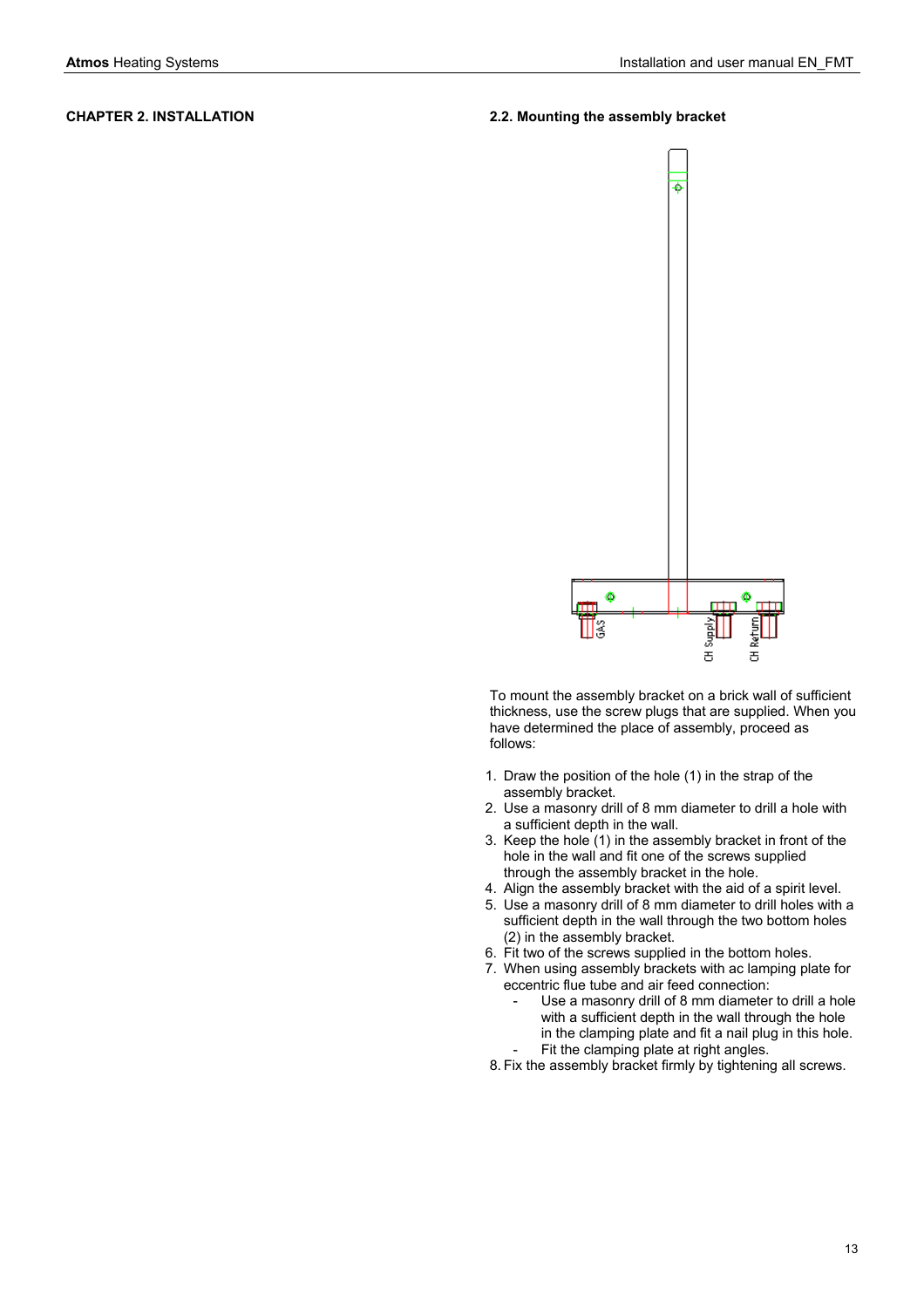# **2.3. Water and gas connections**



#### **2.3.1. Gas connection**

- Connect the gas pipe to connection (5).
- Install the gas pipe stress free.
- Include an approved stopcock in the pipe.
- Carefully blow the gas pipe clean.

#### **2.3.2. Central heating water connections**

- Connect the central heating flow pipe to connection (2.
- Connect the central heating return pipe to connection (1.
- A differential bypass valve must be installed on plants where it may happen that various radiators are simultaneously excluded from the circuit because of closure of control or zone valves.
- Install a filling and draining device in the central heating system. Do not use the overflow valve as a drain. The overflow valve is a safety valve that ensures that the system is not subjected to a too high pressure (max 3.0 bar).
- Stopcocks must be fitted in the central heating flow pipe (2) and the central heating return pipe (1).
- The central heating return pipe (1) must be fitted with a suitable expansion vessel. The size of the expansion vessel must be determined on the basis of the central heating water temperature and the total water content the installation contains.
- If it may be expected that the central heating water will be severely contaminated by under floor heating, fitting is a 2 kg dirt filter in the return pipe is recommended. Atmos cannot give a guarantee for damage to the unit that is caused by dirt in the system.
- Before connecting the boiler unit, rinse the system completely to remove all contamination.

#### **2.4. Seal on the waterside**

With the use of the group of taps, you can now make a check on the seal on the waterside of the system.

#### **2.5. Draconin connection**

There must be a connection for the removal of the condensation water to the drain. This connection must be fitted with a trap to prevent smell problems. A tundish connection must be made because of possible overpressure or underpressure in the drain. Fit the condensation drain pipe (6) (inner diameter 40 mm minimum) several centimetres left of the gas pipe.

#### **2.6. Electricity connection**

There must be an electrical outlet with earth connection available at a maximum distance of 1 m from the unit.

The electricity connection (230 VAC) must consist of live, neutral and earth A good earth connection is a requirement for good operation of the unit.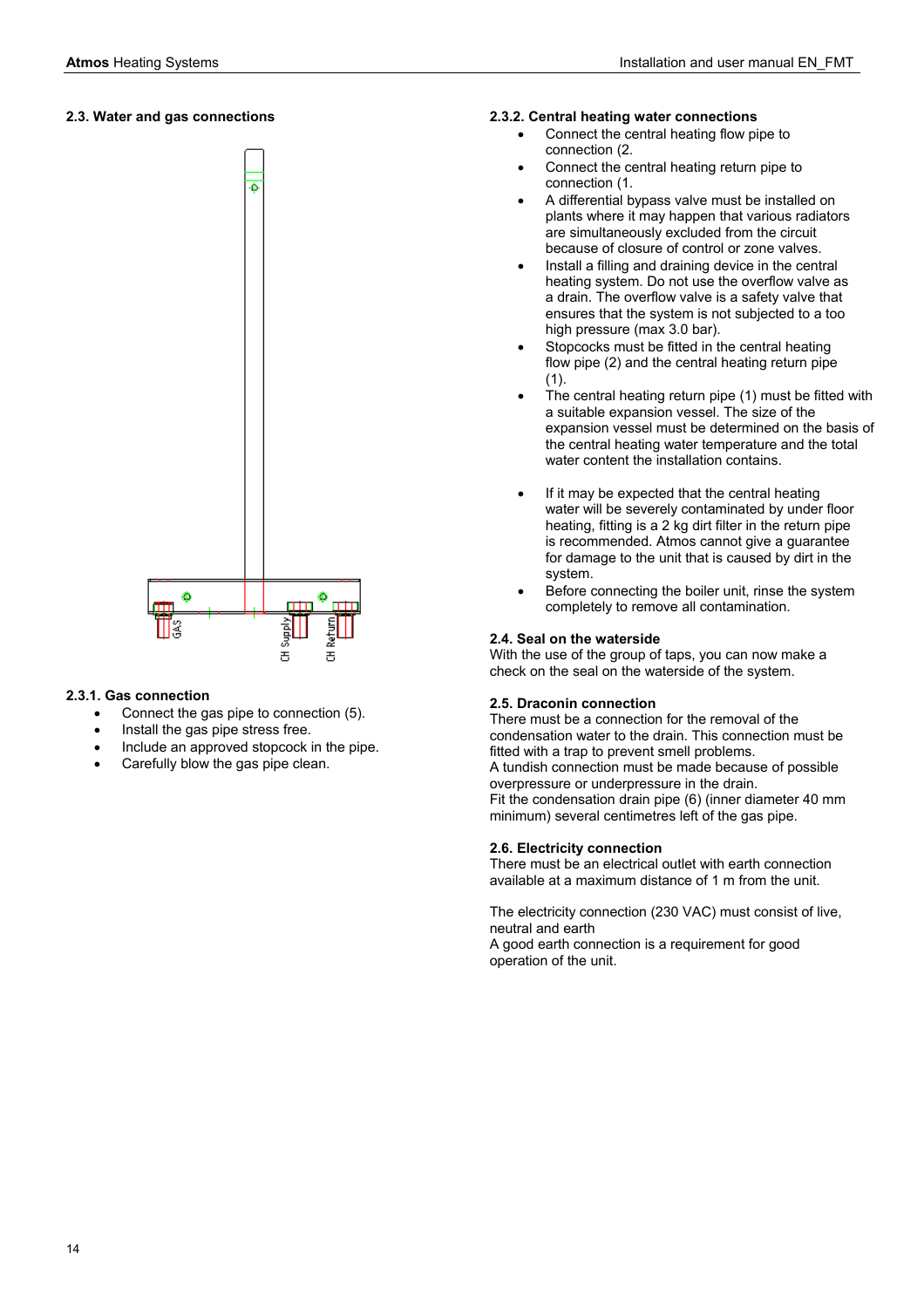#### **CHAPTER 3. SUSPENDING THE UNIT**

#### **3.1. The unit**



Before unpacking the unit, check whether the type of gas to be used corresponds with the specification on the packing. If you have any questions, contact your supplier. To prevent back injury, take account of the fact that the weight of the unit is roughly 35 kg.

#### **3.2. Suspension**

Place an O-ring in the middle of each of the connections present  $(1)$  -  $(5)$ .

Remove the caps from the pipes of the unit.

Keep the unit straight against the wall at about 5 cm above the site of the mounted assembly bracket or the assembly cabinet.

Press the unit into the guide and let it drop carefully, so that the hook on the suspension bracket falls into the opening at the rear of the unit and the pins at the bottom of the unit fall in the corresponding openings in the suspension bracket. Here, the connection pipes of the unit fall over the

connection points of the suspension bracket.

Firmly tighten the union nuts of each of the connections present (1) to (5) with the aid of a spanner.

#### **3.3. Fitting the flue tube and air supply**



#### **3.3.1. Connecting the eccentric flue and air supply (2 pipe system)**

When the flue tube and air supply are connected eccentrically, proceed as follows:

1. Fit the flue tube in the opening, in the suspension bracket.

2. Let the pipe protrude 30 -35 mm under the clamping plate.

Slide the sliding piece (1) upwards over the flue tube. 3. Fit the air supply in the opening in the suspension bracket.

4. Let the pipe protrude 40 - 45 mm under the clamping plate.

5. Fit the rubber bellows over the air supply pipe and seal them with the hose clip.

6. Fit the clamping plate on the suspension bracket and tighten it with the three screws supplied. Take care here that the clamping plate falls in the groove of the sliding piece.

#### **3.3.2. Connecting the concentric flue tube and air supply (80/125 mm adapter)**

When the flue tube and air supply are connected concentrically, proceed as follows:

1. Fit the 80/125 mm adapter on the unit before you place the unit.

2. After you have placed the unit, fit the concentric pipes on the 80/125 mm adapter.

#### **3.3.3. Connecting the concentric flue tube and air supply (60/100 mm adapter)**

When the flue tube and air supply are connected

concentrically, proceed as follows:

1. Fit the 60/100 mm adapter on the unit before you place the unit.

2. After you have placed the unit, fit the concentric pipes on the 60/100 mm adapter.

#### **3.4. Condensation water drain/overpressure protection on drain**

Make a tundish between the condensation water drain/overpressure protection of the unit and the drainpipe.

#### **3.5. Connection block**

The connections of the green connection block are all voltfree contacts. Therefore, do not connect 230 Volts to them!



| terminals $(1) - (2)$ | Connection for 24 Volt thermostat                                |
|-----------------------|------------------------------------------------------------------|
| terminals $(3) - (4)$ | Connection for 12 kOhm external<br>temperature sensor            |
| terminals $(5) - (6)$ | Connection for 10 kOhm or 12 kOhm<br>sensor of external cylinder |

If no on/off room or modulating room thermostat is used at all, terminals (1) and (2) must be connected by wire.

#### **3.5.1. On/off room thermostat (if applicable). Connect to terminals (1) and (2)**

The on/off room thermostat (24 V) must be fitted in the same building as the unit.

Strip about 5 mm off the insulation of the wires of the room thermostat. Stick the stripped ends of the wires into connections (1) and (2) of the connection block. Make sure that the wires do not make a short circuit. Firmly tighten the screws in the connection block.

#### **3.5.2. Modulating room thermostat (if applicable). Connect to terminals (1) and (2)**

The modulating room thermostat must be fitted in the same building as the unit.

Strip about 5 mm off the insulation of the wires of the room thermostat. Stick the stripped ends of the wires into connections (1) and (2) of the connection block. Make sure

that the wires do not make a short circuit. Firmly tighten the screws in the connection block.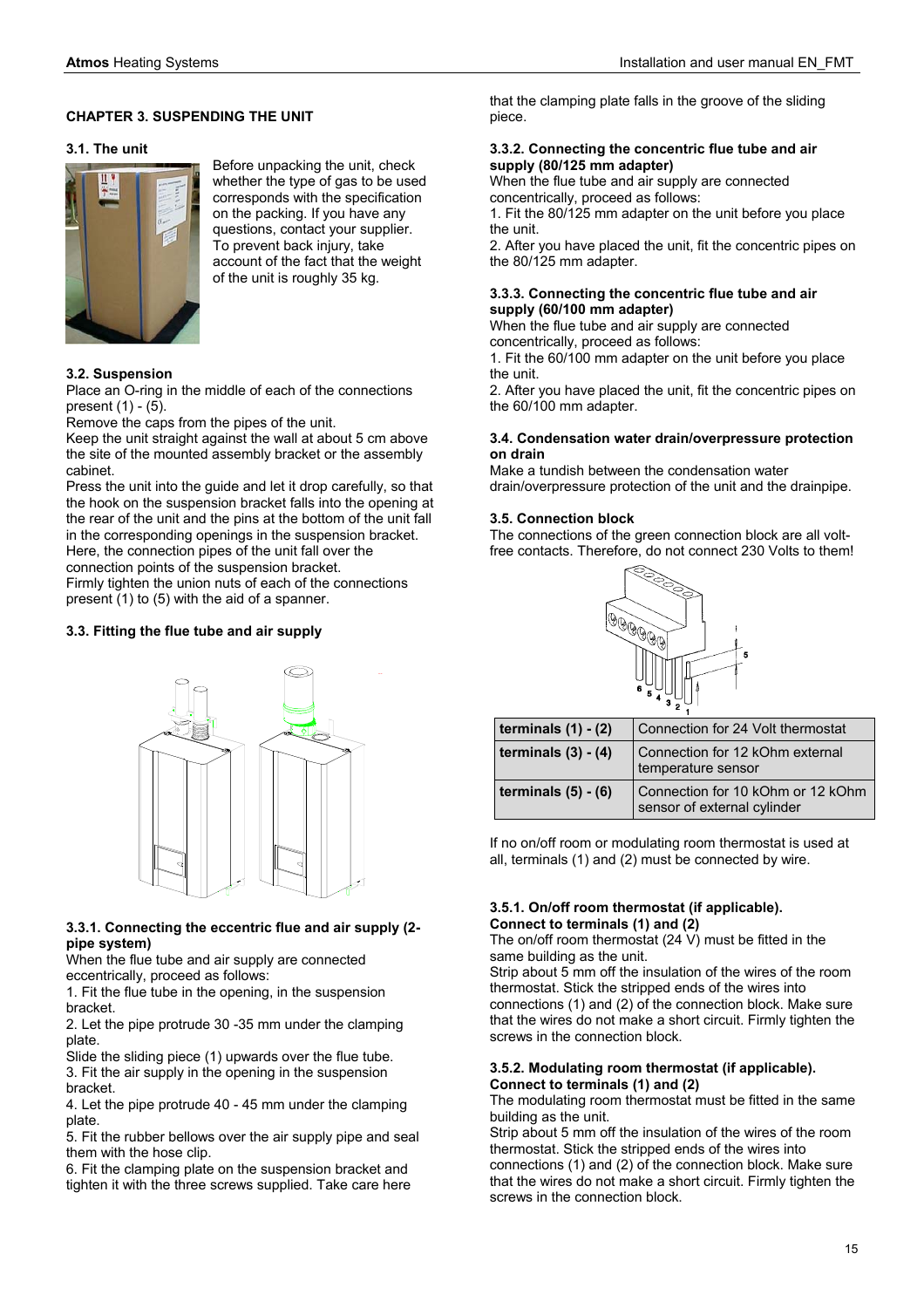*When using a modulating thermostat, the plug on the printed circuit board must be connected with the correct polarity.* 

*To reach the printed circuit board, the black casing must be opened. Connect the plug for the relevant modulating space unit to terminal a, b or c, according to the following photograph.* 



| a  | White | Connection for an on/off<br>room thermostat | 24 Volt                                     |
|----|-------|---------------------------------------------|---------------------------------------------|
|    | Red   | Connection for RS30 with<br>Coopra protocol | <b>EBV</b> space<br>regulation              |
| -C | Blue  | Opentherm connection                        | <b>Honeywell or TEM</b><br>space regulation |

# **3.5.3. Connection for the external temperature sensor (if applicable).**

# **Connect to terminals (3) and (4)**

If an external sensor is connected, this temperature sensor must be an NTC with a resistance of 12 kOhm at 25°C.

Strip about 5 mm off the insulation of the wires of the sensor. Stick the stripped ends of the wires into connections (3) and (4) of the connection block, see figure 8. Make sure that the wires do not make a short circuit. Firmly tighten the screws in the connection block. If an external sensor is not used, terminals (3) en (4) can remain open.

# **3.6. Assembling the connection block**



Connect the green connection block in the green socket.

# **3.7. Placing the jacket**

Place the jacket in the appropriate hooks at the top of the unit. Let the jacket pivot until it falls over the unit. Tighten the fastener at the bottom of the jacket.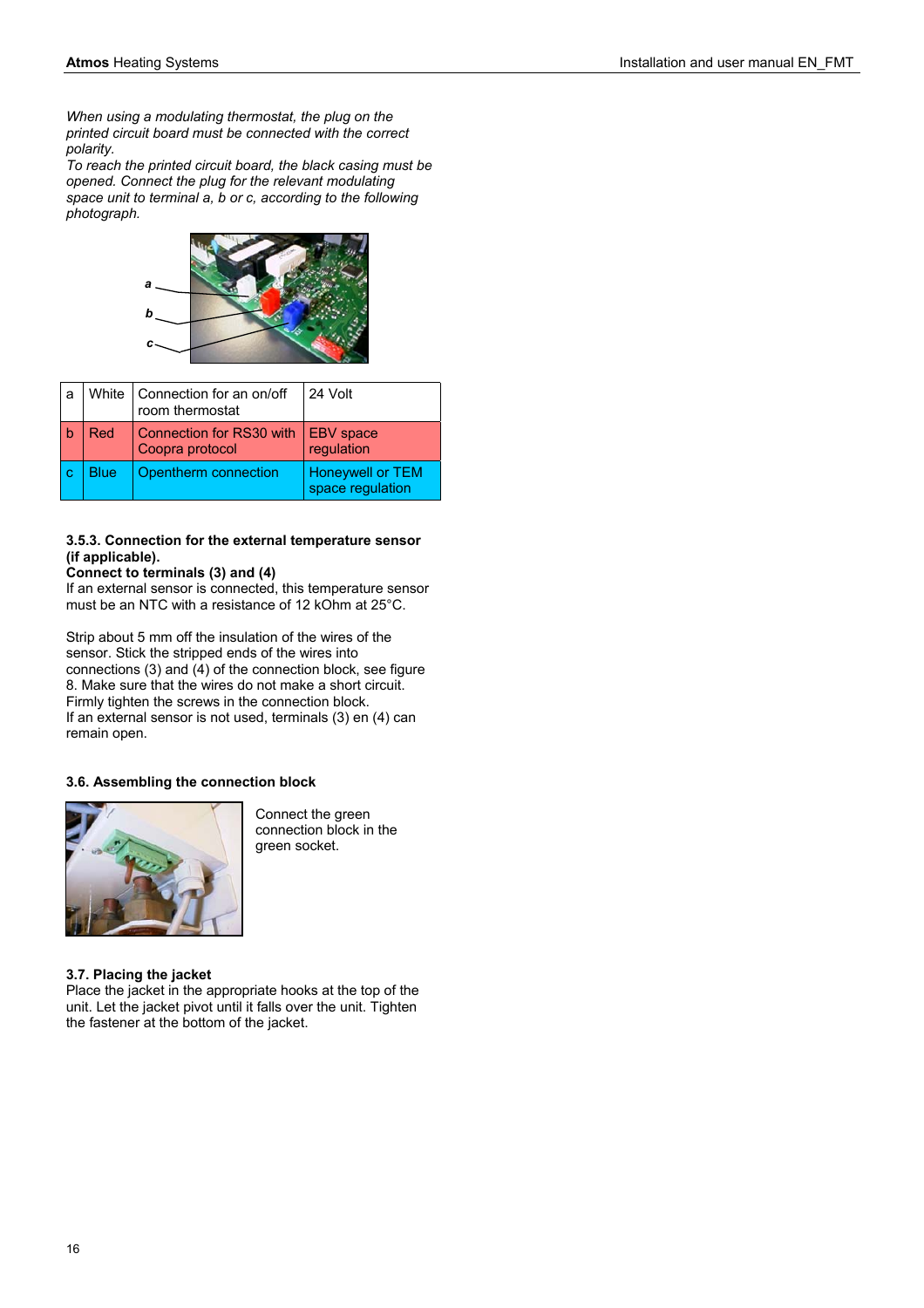# **CHAPTER 4. COMMISSIONING**

# **4.1. Electrical connection 230 VAC**

- If the boiler is provided with a **supply cord and a plug** the appliance must be positioned so that the plug is accessible.
- If the boiler is not provided with a **supply cord without a plug** the supply must have a contact separation of at least 3 mm in all poles.

If the supply cord is damaged, it must be replaced by the service agent or similarly person in order to avoid a hazard.

# **4.2. Main switch**



To power up the appliance please switch the main .<br>switch on.

If the display of the unit gives the status code 'U' (alternately with an arbitrary other code), this means the

#### live and neutral

connections are reversed. Isolate the supply and reverse the connections.

# **4.3. Filling**

During filling with water, the unit must be connected to the mains and be switched on. Fully open all radiator taps. Connect the water supply to the filling connection. If the unit is not yet filled with water, the display shows a flashing 'P'. The two numbers on the display give the water pressure.

Open the tap to fill the system with water. When the water pressure is sufficient ( $> 1.3$  bar), the flashing 'P' disappears from the display. Close, after filling, the filling tap again.

#### **4.4. Reading the water pressure**

*It is possible to read the water pressure directly from the display. To do this, press the + button of the display for a minimum of 5 seconds.* 

The unit switches out of the menu back to normal operation:

- automatically after about 5 minutes;
- or if you press the button of the display shortly.

# **4.5. Venting**

*After filling, the heating installation must be vented.* 

Proceed as follows:

Follow the instructions from the manufacturer/installer for the venting of possible other elements of the heating installation, such as underfloor heating.

Fully open all radiator taps.

Open the air bleed cocks of the radiators one at a time. Use an air bleed key for this.

As soon as water comes out of the air bleed cock, shut the cock off again.

# **4.6. Chimney sweeper function**

The chimney sweeper function has priority over the central heating and HWS regulation.



The chimney sweeper function is activated by simultaneously pressing the "+ and the – buttons" of the display in for longer than 5 seconds.

The ionisation current can be read in microamperes in the two right segments.

The capacity that is immediately released is the maximum central heating capacity.



 Press the "- button" to go to low load.

 Press the "+ button" to switch back to the preset full load capacity.

#### **4.7. Gas / Air Ratio**



(1). **Venturi screw** – Full load adjustment Turn the venturi screw anti-clockwise to increase the  $CO<sub>2</sub>$ 

value, clockwise to decrease it. (2). **Gas control screw** – Low load adjustment

Turn the screw anti-clockwise to decrease the  $CO<sub>2</sub>$  value on low load, clockwise to increase it.

(3). Cover screw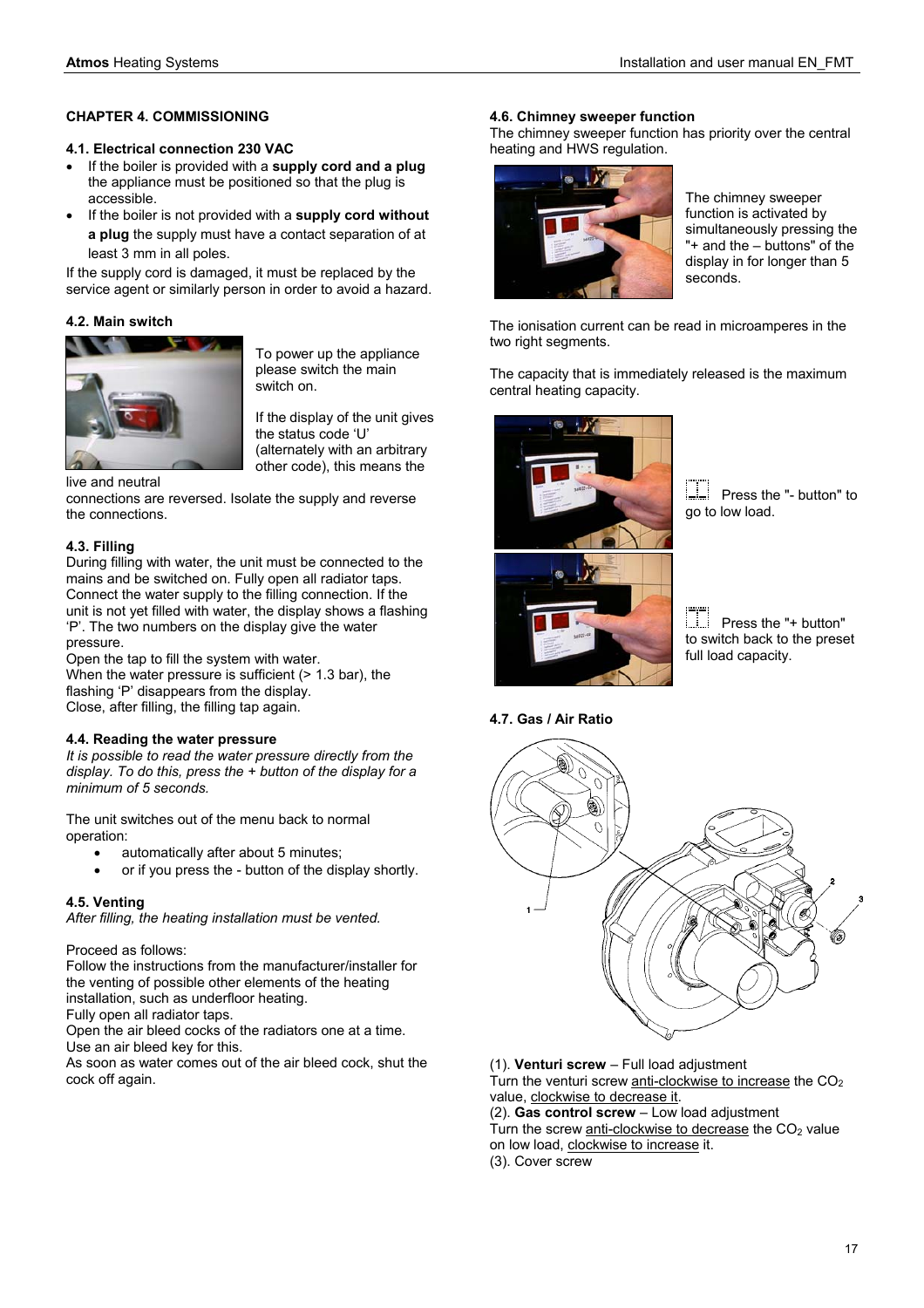# **Pre-adjustment to be done in voltage-free condition:**

- LPG GAS Turn venturi-screw clockwise  $\circlearrowright$ **completely down on its seat. Then turn the venturi screw anti-clockwise** 4 **for 2 complete turns.**
- $NATURAL GAS Turn venturi- screw clockwise$ **completely down on its seat. Then turn the venturi screw anti-clockwise** 4 **for 4 complete turns.**

# PRE- ADJUSTMENT MEASUREMENT:

Distance between Venturi-screw (1) and the Top of the venturi-stud to be about:

- $\checkmark$  12.5 mm for natural gas G25
- $\checkmark$  14.1 mm for natural gas G20
- 9 16,5 mm for LPG gas G31

With a vernier callipers the distance between venturi-screw (1) and the Top of the venturi-stud (1) has to be measured to find the rough setting of the venturi screw for full load, and depending of the used gastype.

The exact adjustment of the setting has to be made using the CO<sub>2</sub> analysing method as described below.

# **4.8. Gas / Air adiustment ( CO<sub>2</sub> analysing)**

The gas control is set in the factory to the type of gas to be used. This type of gas is stated on the packing and on the identification plate. To check the setting, you have to make a flue gas analysis.

# **Proceed as follows**



Remove the measuring cap from the flue tube. Fit the measurement probe of a flue gas analyser  $(CO<sub>2</sub>)$ meter) in the measurement

canal. Make sure there is sufficient heat dissipation through the

opening of the flue tube

heating.

| $CO2$ setting | At full central<br>heating load<br>$(P=100\%)$ | At low load             |
|---------------|------------------------------------------------|-------------------------|
| Natural gas   | $8,8-9.4$ % CO <sub>2</sub>                    | 8.2-8.6 % $CO2$         |
| (G20, G25)    |                                                |                         |
| Propane (G31) | $9.8\%$ CO <sub>2</sub>                        | $9.2\%$ CO <sub>2</sub> |

# **4.8.1. Full load**

The burner has to burn at maximum central heating capacity (Menu setting P=100%).

*Activate the chimney sweeper function on full load.* 



Read the  $CO<sub>2</sub>$  value on the analyser. If the value does not correspond with the value in the "CO<sub>2</sub> setting" table, carefully adjust the venturi screw (1). Turn the venturi screw anti-clockwise to increase the  $CO<sub>2</sub>$  value, clockwise to decrease it.

# **4.8.2. Low load**

*Activate the chimney sweeper function on low load* 



Read the  $CO<sub>2</sub>$  value on the analyser. If the value does not correspond with the value in the " $CO<sub>2</sub>$  setting" table, carefully adjust the gas control adjusting screw (2). To do this, temporarily remove the cap (3) with the aid of a Torx screwdriver.

Turn the screw anti-clockwise to decrease the  $CO<sub>2</sub>$  value on low load, clockwise to increase it.

At the end of the flue gas analysis, set the central heating capacity (P) in the menu again to the value that is best suited for the application.

# **4.9. Placing the jacket**

Place the jacket in the appropriate hooks at the top of the unit. Let the jacket pivot until it falls over the unit. Tighten the fastener at the bottom of the jacket.

# **4.10. Changing over to LPG-gas**

# **First: the venturi adjusting screw fully clockwise until it blocks.**



Fit a flue gas analyser  $(CO<sub>2</sub>$  meter) in the measurement opening of the flue tube canal.

**4.10.1. Full load on Propane** 

Set in the menu the capacity "P" to 100%.

*Activate the chimney sweeper function on full load.* 

Unscrew the venturi adjusting screw four full turns anticlockwise.

(A guide for the dimension from the top of the screw to the top of the support is 16.1 mm).

Read the  $CO<sub>2</sub>$  value on the flue gas analyser. If the value does not correspond with the value for propane gas G31  $(9.8\% \text{ CO}_2)$ , carefully adjust the venturi screw until the correct value is obtained.



If the gas control is already properly adjusted for natural gas, then the low load will not need to be adjusted. Activate the chimney sweeper function on low load. Check the  $CO<sub>2</sub>$  value at

minimum capacity for propane gas G31 (9.2% - 9.5%  $CO<sub>2</sub>$ ). If necessary, adjust the gas regulator screw until the correct value is obtained. Note that this setting is a critical one.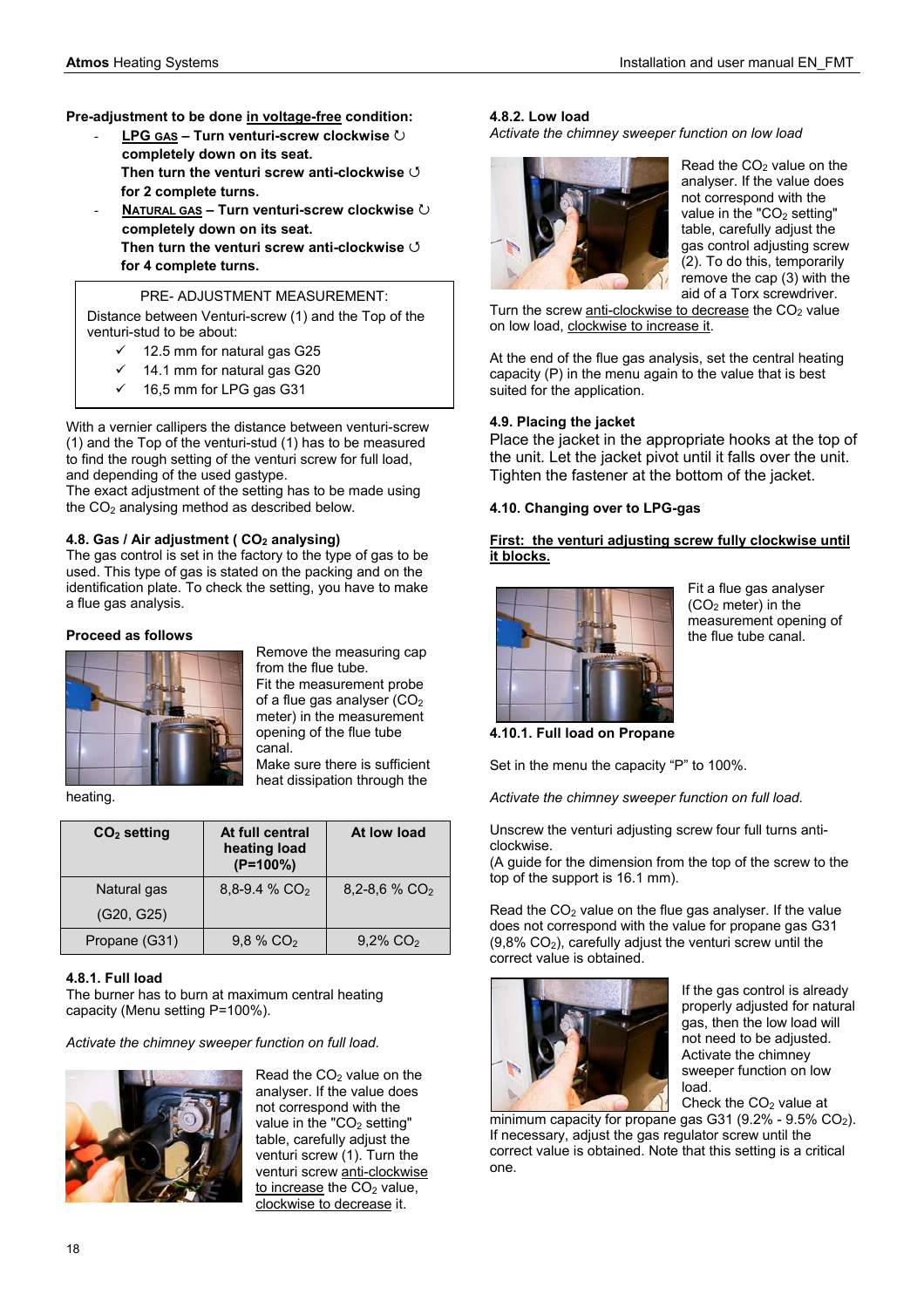#### **4.11. Display**

- A = display
- $B = +$  button
- C = Set / Reset
- D = Status display
- $E = -$  button



During operation, the display shows the status of the unit in the form of a code. To be able to read the codes, open the cover in front of the display. The display consists of three 7-segment LED's + three decimal points and three pushbuttons.

The left 7-segment LED shows the status or the menu step.

The two right 7-segment LED's show the temperature, the pressure or the parameter value.

| 4.11.1. Normal operation (permanent status indication) |                                                             |  |
|--------------------------------------------------------|-------------------------------------------------------------|--|
| The Normal operation is to indicate the burner action. |                                                             |  |
|                                                        | Initialisation after restoration of supply power            |  |
| Ω                                                      | No heat demand, stand-by                                    |  |
|                                                        | Central heating heat demand, burner off                     |  |
| C.                                                     | Central heating heat demand, burner on                      |  |
| P/C.                                                   | Central heating heat demand, low load water pressure        |  |
| A/C.                                                   | Central heating heat demand, low load chimney temperature   |  |
| с                                                      | Central heating pump post-running                           |  |
| b                                                      | Burner off / post-running of pump for external HWS cylinder |  |
| b.                                                     | Burner on                                                   |  |
| P/b.                                                   | Boiler, low load by water pressure                          |  |
| A/b.                                                   | Boiler, low load by chimney temperature                     |  |
| O                                                      | Frost protection burner off pump running 8C                 |  |
| о.                                                     | Frost protection burner on 3C                               |  |
| C (flashing)                                           | Chimney function (temp display max/min/ionisation)          |  |

#### **4.11.2. Blocking operation (permanent status indication)**

The burner stopped burning due to an incorrect situation. The display gives a permanent indication (not flashing) and the operation can be restored by switching it off and on (volatile block).

| U/<br>code     | Reversed neutral and line                              | Power supply line not correctly connected                                                                                    |
|----------------|--------------------------------------------------------|------------------------------------------------------------------------------------------------------------------------------|
| 1              | Flow sensor open circuit                               | Faulty flow sensor<br>Wiring interrupted or not correctly connected                                                          |
| $\mathbf{1}$ . | Flow sensor short circuit                              | Faulty flow sensor<br>Faulty wiring                                                                                          |
| 2              | Return sensor open circuit                             | Faulty return sensor<br>Wiring interrupted or not correctly connected                                                        |
| 2.             | Return sensor short circuited                          | Faulty return sensor<br>Faulty wiring                                                                                        |
| 4              | Flue gas sensor open circuit                           | Faulty flue gas sensor<br>Wiring interrupted or not correctly connected                                                      |
| 6              | Cold water sensor open circuit                         | n.a.                                                                                                                         |
| 6.             | Cold water sensor short circuited                      | n.a.                                                                                                                         |
| A              | Flue gas temperature $> 80^{\circ}$ C                  | The burner is reduced to low load                                                                                            |
| H              | Flow sensor $> 105^{\circ}$ C while the burner was off | Reset the supply power by the on/off switch                                                                                  |
| E              | Internal error                                         | Reset the supply power by the on/off switch                                                                                  |
| P              | Pump test / Start function blocking / Water pressure   | Check the central heating system pressure<br>Seized or faulty pump or faulty pump wiring<br>Faulty pressure sensor or wiring |
| nc             | Burner Manager fault                                   | Reset the supply power by the on/off switch                                                                                  |

# **4.11.3. Lock-out (flashing status indication)**

In case of lock-out the display gives a flashing indication and the operation can be restored by pressing the reset button, placed on the control panel.

|    | Boiler does not pass start temperature test                                                    | Check system water flow; second system pump             |
|----|------------------------------------------------------------------------------------------------|---------------------------------------------------------|
| 2  | Too many restarts                                                                              |                                                         |
| 3  | Internal regulation fault / A/D conversion fault /<br>external sensor fault /Too many restarts |                                                         |
| 5  | Fan fault                                                                                      |                                                         |
|    | Gas valve fault                                                                                |                                                         |
| 8  | Flame detected with closed gas valve                                                           | Check gas valve                                         |
| A  | Flue gas temperature $> 95^{\circ}$ C                                                          | Check why flue gas becomes temperature $> 95^{\circ}$ C |
| E. | Internal interlock fault                                                                       | Reset the supply power by the on/off switch             |
| н  | Flow sensor $> 105^{\circ}$ C with burner on                                                   | Check system water flow                                 |
| F  | Too many ignition attempts                                                                     |                                                         |
| O  | Gas valve connection                                                                           | Check short cut wire on print board terminal X4         |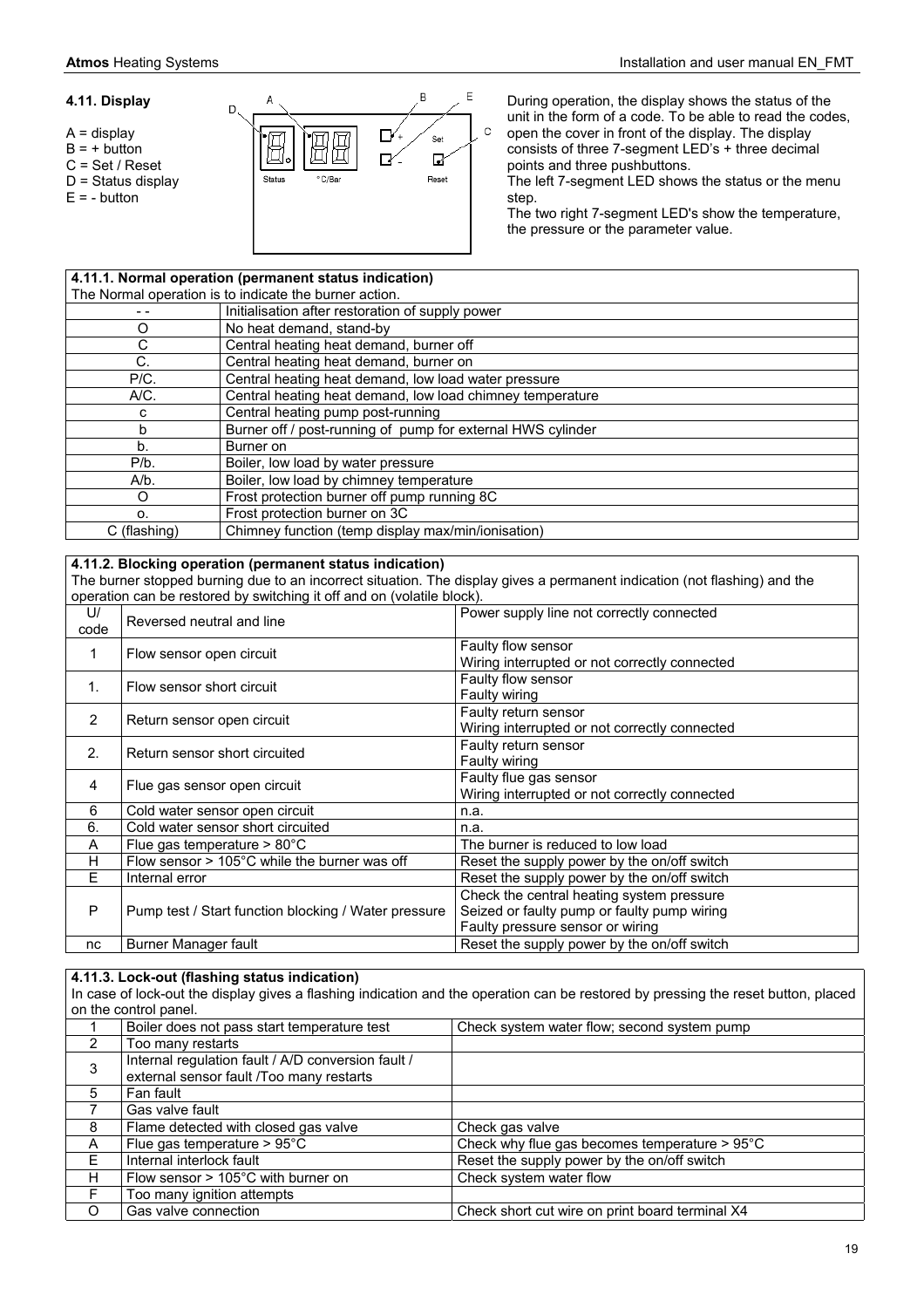# **4.12. Menu structure**

**By pressing the set/reset button in for longer than 5 seconds, you go to the 'mode' menu.** 

**To change the subsequent "Letter" parameter, the user must press the Set/Reset button.** 

**To change the "Range" setting in the parameter, the user must press the "+" or the "–" button.** 

| Letter                   | <b>Description</b>                                                                    | Range                                                                                                                                                             | <b>Factory setting</b>                                                                           | <b>Field of application</b>                                |
|--------------------------|---------------------------------------------------------------------------------------|-------------------------------------------------------------------------------------------------------------------------------------------------------------------|--------------------------------------------------------------------------------------------------|------------------------------------------------------------|
| C                        | max. set point of central heating                                                     | 25°C - 90°C                                                                                                                                                       | 82°C                                                                                             |                                                            |
| $\mathbf{o}$             | Central heating post-running time                                                     | 1 - 25 min, $CO = 24$ hours                                                                                                                                       | 5 min                                                                                            |                                                            |
| P                        | Max central heating capacity                                                          | $33 - 100 %$                                                                                                                                                      | 80 %                                                                                             |                                                            |
| н<br>Type of application |                                                                                       | $0 =$ central heating unit<br>$1 = n.a.$<br>2 = for external HWS cylinder 12kOhm<br>3 = for external HWS cylinder 10kOhm<br>4 and $5 =$ all functions are blocked | unit-dependent                                                                                   | unit-dependent                                             |
| d                        |                                                                                       |                                                                                                                                                                   |                                                                                                  |                                                            |
| t                        |                                                                                       |                                                                                                                                                                   |                                                                                                  |                                                            |
| b                        | Set point for storage HWS cylinder                                                    | 40°C -70°C                                                                                                                                                        | $60^{\circ}$ C                                                                                   | external storage<br>vessel                                 |
| O/b                      | Basic temperature<br><b>External characteristic</b>                                   | 10-70°C                                                                                                                                                           | $20^{\circ}$ C                                                                                   | These three settings                                       |
| O/S                      | Slope<br><b>External characteristic</b>                                               | $1 - 100$                                                                                                                                                         | 20                                                                                               | are only active when<br>an external sensor is<br>connected |
| O/d                      | Day reference temperature                                                             | 0°C -70°C<br>$20^{\circ}$ C                                                                                                                                       |                                                                                                  |                                                            |
| r                        | Factory setting                                                                       | $\boxed{\boxed{\phantom{1}}\phantom{1}}$ = Factory setting<br>Changed factory setting                                                                             | If you switch back to the factory setting,<br>this has no effect on the H, S and P/S<br>settings |                                                            |
| S                        | Pump speed                                                                            | $00 =$ automatic<br>$\boxed{\square}$ = always high<br>$\boxed{\square}$ = always low                                                                             | $00 =$ automatic                                                                                 |                                                            |
| P/S                      | Maximum pressure jump                                                                 | $\overline{11}$ = 0.54<br>$\boxed{+}$ = 0.53<br>$\Box$ = 0.52                                                                                                     | $\Box$ = 0.54                                                                                    |                                                            |
|                          | In the View mode, you can read the actual values of:<br>$8$ = Water pressure (in bar) |                                                                                                                                                                   |                                                                                                  |                                                            |

- **1 =** Flow temperature (in °C)
- **2 =** Return temperature (in °C)
- **3 =** Inlet cold water temperature / HWS sensor (in °C)
- **4 =** External temperature (in °C)
- **5 =** Outside temperature (in °C)
- **6 =** Flue gas temperature (in °C)
- **7 =** Flame signal (in µA DC)
- **9 =** Last interlock

**A =** Last blocking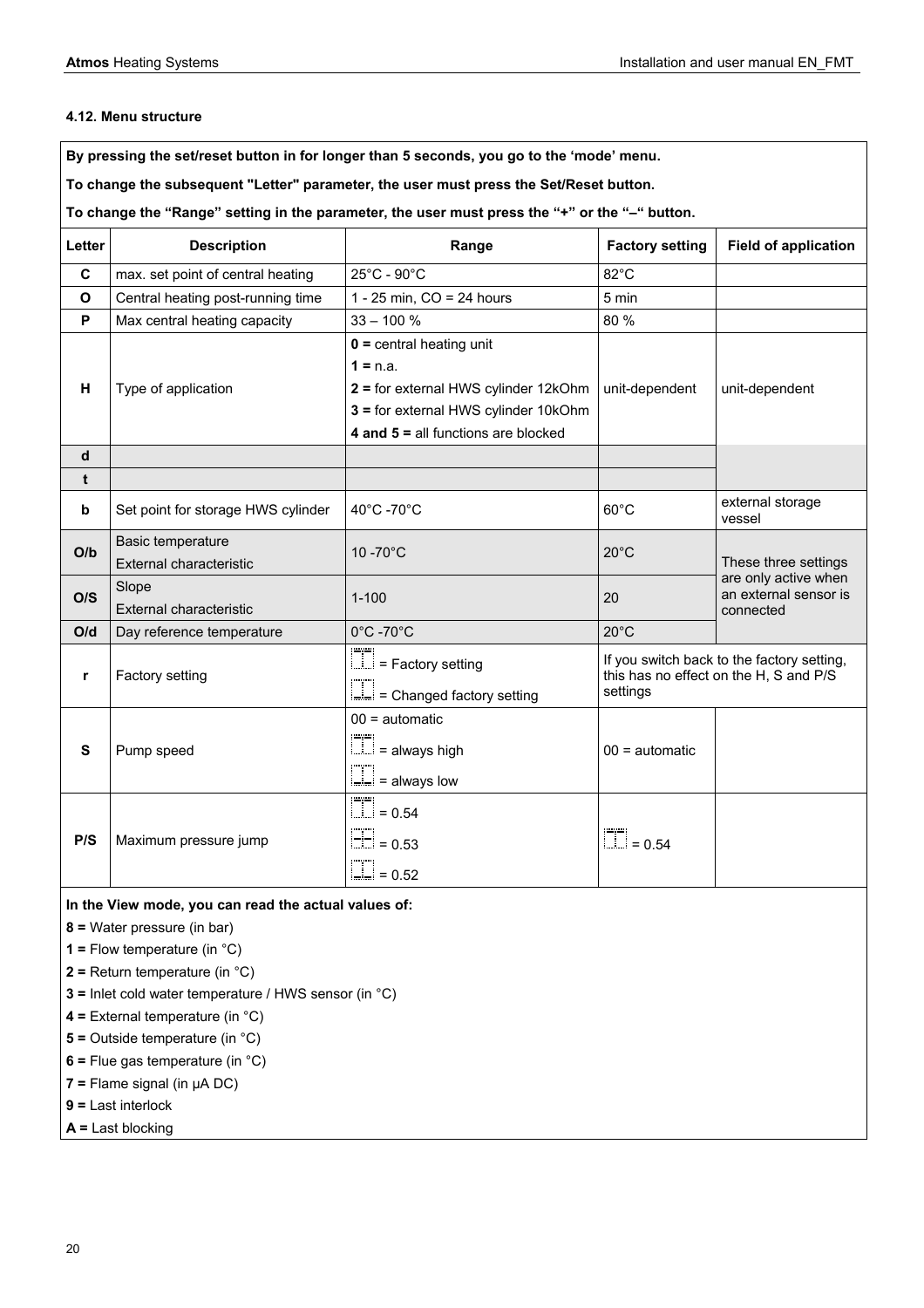# **CHAPTER 5. TEMPERATURE REGULATIONS**

# **5.1. CENTRAL HEATING**

The permissible central heating flow temperature can be set between 40°C and 90°C. The burner is blocked when the set flow temperature is reached. During the first 60 seconds of a central heating heat demand, the flow temperature may rise to 3°C above the set point before the regulation locks.

#### **5.1.1. Central heating temperature regulation with on/off thermostat without outside temperature sensor**

# **Increasing set point**

When the room thermostat is closed (heat demand), the set point (desired central heating flow temperature) rises at a rate of 2°C per minute until the maximum permissible central heating flow temperature is reached (21 minutes from minimum 40°C to 82°C).

# **Falling set point**

When the room thermostat is open (end of heat demand), the set point (desired central heating flow temperature) falls at a rate of 4°C per minute to the minimum central heating temperature (10.5 minutes from 82°C to minimum 40°C).

# **Burner is on**

- when the room thermostat is closed (heat demand)
- and when the actual flow temperature is 5°C below the set point (desired central heating flow temperature)
- and after 3 minutes anti-reciprocital time, if applicable

# **Burner is off**

- when the room thermostat is open (end of heat demand)
- when the actual flow temperature is 3°C above the set point (blocking)
- or when the actual flow temperature is  $3^{\circ}$ C above the maximum permissible central heating temperature.

*During the set central heating post-running time, the pump will continue to run over the central heating circuit in low load.* 

#### **5.1.2. Central heating temperature regulation with on/off thermostat with outside temperature sensor**

#### **Set point**

*The desired central heating flow temperature (set point) is calculated on the basis of the measured outside temperature and the [O/S] - [O/d] - [O/b] parameters set in the menu.* 

# In formula form:

Set point of central heating = (20°C – outside temperature)\*[O/S] /10 + [O/d]

| Letter<br>in<br>menu | <b>Description</b>                              | Range        | default        |
|----------------------|-------------------------------------------------|--------------|----------------|
| O/b                  | <b>Basic temperature</b>                        | 10 $-70$ °C  | 20 °C          |
| O/S                  | Slope                                           | $1 - 100$    | 20             |
| O/d                  | Flow temperature at<br>outside = $20^{\circ}$ C | $0 - 70$ °C  | $20^{\circ}$ C |
| C                    | Max. Flowtemp. for<br>central heating           | $25 - 90 °C$ | $82^{\circ}$ C |

# **Heating curve**



**O/b-value:** The setting of the minimal Heating flow temperature ( value in °C).

**O/S-value :** The setting for the sloop of the curve. ( change of Flow temperature depending on the change of the outside temperature).

**O/d-value :** The setting of the flow temperature at an outside temperature of 20°C ( value in °C).

# **Parameter ..C"**

The setting in the menu "C" makes the maximal heating flow temperature ( default 82°C).

#### **Burner is on**

- when the room thermostat is closed (heat demand)
- and when the actual flow temperature is 5°C below the set point (desired central heating flow temperature)
- and after 3 minutes anti-reciprocital time, if applicable, after a reciprocital stop

#### **Burner is off**

- when the room thermostat is open (end of heat demand)
- when the actual flow temperature is  $3^{\circ}$ C above the set point (blocking)
- or when the actual flow temperature is  $3^{\circ}$ C above the maximum permissible central heating temperature.

During the set central heating post-running time, the pump will continue to run over the central heating circuit in low load.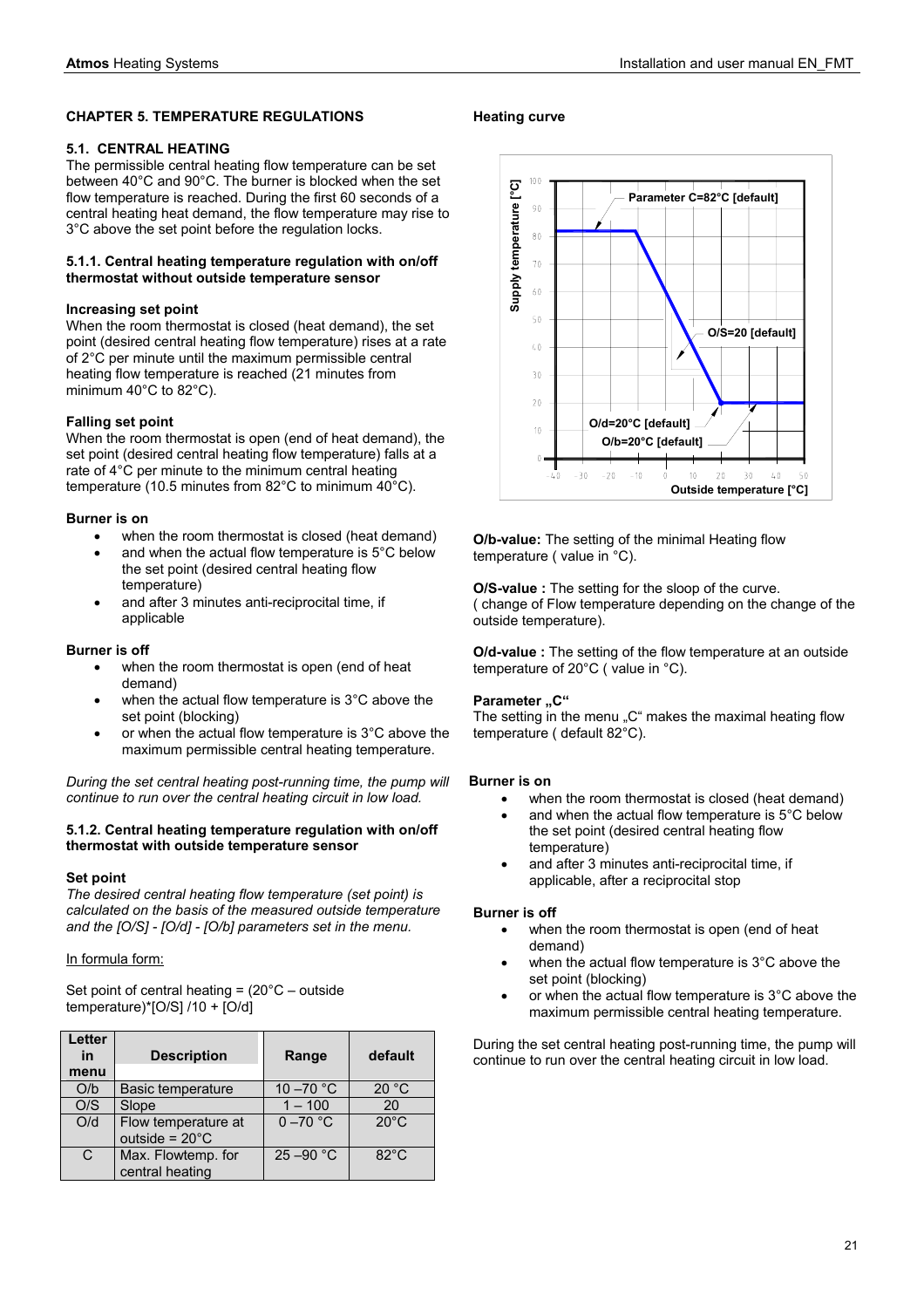#### **5.1.3. Central heating temperature regulation with modulating thermostat (EBV or Opentherm) with or without outside temperature sensor**

# **Set point**

The set point indicates whether there is a heat demand.

- Without an outside temperature sensor, the desired central heating flow temperature (set point) is calculated by the modulating room thermostat.
- With an outside temperature sensor, the measured outside temperature is sent to the modulating room thermostat, which uses it to calculate the desired central heating flow temperature (set point).

# **Burner is on**

- when the room thermostat is closed (heat demand)
- and when the actual flow temperature is 5°C below the set point (desired central heating flow temperature)
- and after 3 minutes anti-recycling time, if applicable

# **Burner is off**

- when the room thermostat is open (end of heat demand)
- when the actual flow temperature is 3°C above the set point (blocking)
- or when the actual flow temperature is 3°C above the maximum permissible central heating temperature.

During the set central heating post-running time, the pump will continue to run over the central heating circuit in low load.

# **5.2. HWS temperature regulations**

# **5.2.2. Boiler with external HWS cylinder**

The regulation is made on the basis of flow temperature with a normal cylinder thermostat function, on off.

# **5.2.2.1. HWS cylinder with external sensor without modulating space unit**

The unit switches the heating of the storage HWS cylinder off when the return sensor has reached the desired final temperature of the HWS cylinder.

There is a burner demand when the flow temperature is lower than 85°C and the return temperature is lower than the desired HWS cylinder temperature.

*With HWS cylinder heat demand, the pump state is high.* 

# **5.2.2.2. HWS cylinder with external sensor with modulating space unit**

The modulating thermostat will generate a desired HWS temperature value.

The unit switches the heating of the cylinder off when the return sensor has reached the desired final temperature of the HWS cylinder.

There is burner demand when the flow temperature is lower than 85°C and the return temperature is lower than the desired HWS cylinder temperature.

*With HWS cylinder heat demand, the pump state is high.* 

#### **5.2.3. HWS cylinder with thermostat without modulating space unit**

There is HWS cylinder heat demand when the HWS cylinder thermostat is closed.

The unit switches the heating of the HWS cylinder off when the return sensor has reached the desired final temperature of the HWS cylinder

There is burner demand when the flow temperature is lower than 85°C and the return temperature is lower than the desired HWS cylinder temperature.

*With HWS cylinder heat demand, the pump state is high.* 

# **5.2.4. HWS cylinder with thermostat with modulating space unit**

The modulating thermostat will generate a desired hot water temperature value.

There is heat demand when the HWS cylinder thermostat is closed.

The unit switches the heating of the HWS cylinder off when the return sensor has reached the desired final temperature of the HWS cylinder.

There is burner demand when the flow temperature is lower than 85°C and the return temperature is lower than the desired HWS cylinder temperature.

*With HWS cylinder heat demand, the pump state is high.*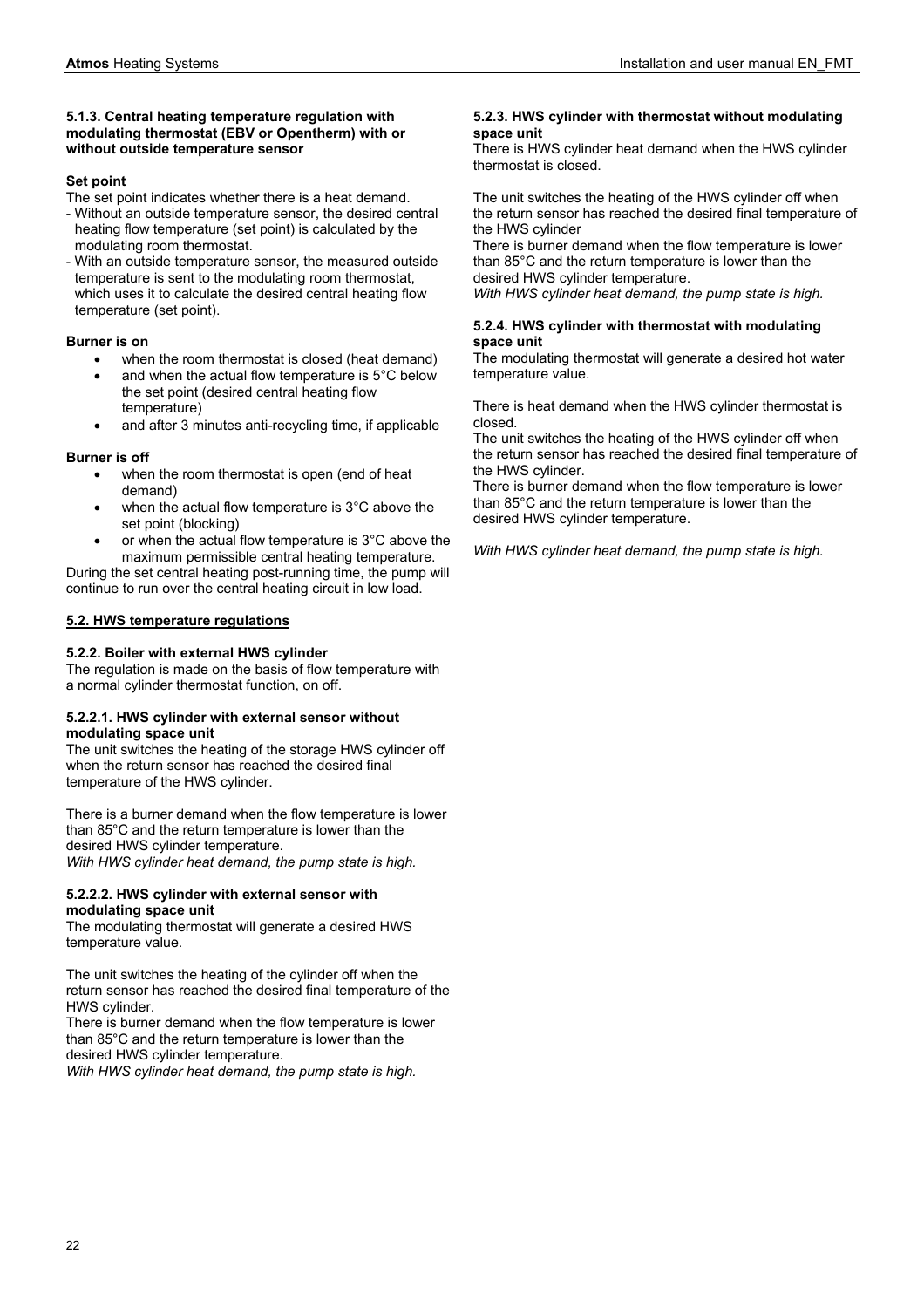#### **CHAPTER 6. BURNER STATES / MONITORING**

#### **6.1. Burner states**

#### **6.1.1. Rest state**

*Fan off - Gas valve off - Igniter off - Ionisation off* 

During the rest state, a check is made to see if there is burner demand.

If a false flame signal is detected during the rest state for more than 5 seconds, the Manager locks. If the glow plug counter is too high (too many Starts), the regulation blocks the burner demand.

If there is burner demand and no blocking, the system will go over to purging/preheating.

#### **6.1.2. Purging/Prestart**

*Fan off - Gas valve off - Igniter off - Ionisation off* 

The fan is switched on at the desired purging speed. The glow plug is switched on at the same time as the fan.

After a few seconds, the fan goes from purging speed to the faster ignition speed.

If a false flame signal is detected during purging, the regulation locks.

If this lock is present for more than 5 seconds, the regulation locks with '8':

# **6.1.3. Ignition**

*Fan on - Gas valve on - Igniter on/off - Ionisation off/on* 

The fan is running at the ignition speed.

The gas valve is activated.

The Glow plug will be switched off as soon as an ionisation signal is measured.

If there is no ionisation at the end of the safety time, a new attempt at ignition will be made if this was not the last permitted attempt at starting. Here, there will first be postignition failure ventilation see 8.5.

If there is ionisation at the end of the safety time, the system continues with operation:

#### **6.1.4. Operation**

*Fan off - Gas valve off - Igniter off - Ionisation on* 

The fan is running at the required modulation speed. If the ionisation fails, a restart is made, providing this is not the third time within the burner demand. If this is the third time, the Manager will lock.

The restart runs through post-ventilation purge, see 8.5. If the burner demand ends, the system goes to postventilation purge, see 8.5.

#### **6.1.5. Post-ventilation**

*Fan on - Gas valve off - Igniter off - Ionisation off* 

The fan runs at the last demanded speed if the postventilation is running at the end of the burner demand and in all other cases at the highest speed.

If a false flame signal is detected during purging, the regulation locks.

If this lock is present for more than 5 seconds, the regulation locks with '?':

With end of post-ventilation purging after the end of the burner demand, a start test is run through:

#### **6.1.6. Functional locking**

*Fan on/off - Gas valve off - Igniter off - Ionisation off - Alarm contact on* 

During functional locking, the pump is on the central heating circuit.

 At the beginning of the interlock, in the fault table is updated With some instances of interlock, the fan will post-ventilate for 1 minute at 50% of the maximum speed.

#### **6.2. Monitoring**

#### **6.2.1. Monitoring the pump circulation**

The pump is switched off for 3 seconds for each burner start. At the same time, the purging/prestart time starts. The static pressure is measured. After this, the pump is switched to a high speed. The purging time starts as soon as the pump speed has reached the desired value. At the end of the purging/prestart time, the active pump pressure is measured. If the difference between the active and the static pump pressure is less than 0.05 bar, the regulation locks and goes to the pump test program.

If the difference is more than 0.54 bar, the regulation locks and goes to the pump test program.

If the difference is between 0.05 and 0.54 bar, the ignition time starts.

When the pump is switched to the low state during ignition, the pressure increase monitoring is switched off.

After the ignition time, the flow monitoring is realised by the flow/return sensor.

If the temperature rise is large enough, the pump modulation is released.

If the pressure changes afterwards by more than  $\pm$  0.1 bar ( $\pm$ 0,27 bar with changing pump speed) within 4 seconds, the regulation will block and switch over to the pump test program.

With switching over from central heating to hot water during operation, the pressure fluctuation detection is defeated for 16 seconds.

# **6.2.2. Pump program**

If the temperature difference between flow and return is greater than 30°C, the pump switches to a high speed. When the temperature difference drops below 10°C again, the pump switches back to a low speed.

If the pump is on for a HWS demand with a Combi-unit or for cylinder heat demand, the pump is continuously at high.

#### **6.2.3. Pump test program**

The pump is switched off for 15 seconds and high for 15 seconds. The display shows 'P'.

The initial pressure is measured before the pump is switched on. The test pressure is measured 3 seconds after the pump is switched on. If the difference between these two pressures is greater than 0.20 bar and less than 0.54 bar, the pump test is finished.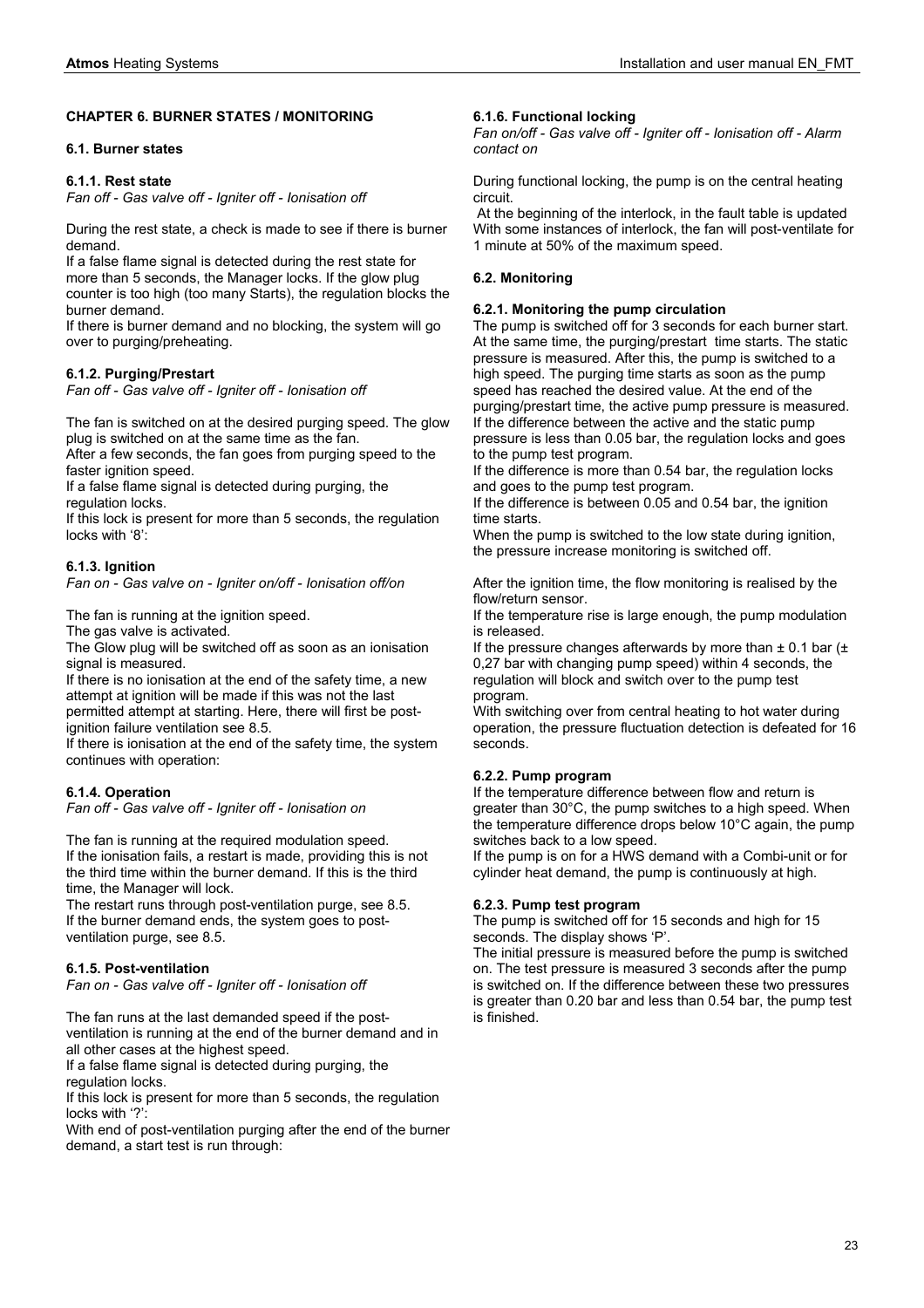# **6.2.4. Static pressure monitoring**

If the water pressure is less than 0.2 bar, the regulation locks with a 'P' + 'pressure' on the display.

This lock is removed when the water pressure goes above 1.3 bar.

With a water pressure between 0.5 and 0.2 bar, the burner is limited to low load.

The display shows alternately the 'P' and the normal status display.

If the water pressure is greater than 3.0 bar, the regulation locks with a 'P' + 'pressure' on the display.

This lock is removed when the water pressure goes below 2.9 bar.

# **6.2.5. Difference in temperature**

If the temperature difference between flow and return is greater than 45°C, the regulation locks. The lock is removed with a difference of less than 20°C.

If the temperature difference between flow and return is less than –5°C, the regulation will lock immediately during central heating and 20 seconds after ignition during tapping.

# **6.2.6. Maximum temperature limitation**

If the flow temperature goes above 105°C, when the burner is off, the regulation will lock with a continuous 'H' (hysteresis 5°C).

If the flow temperature goes above 105°C, when the burner is on, the regulation will lock with a flashing 'H'. Only a reset will remove the interlock.

If the flow or return temperature goes above 97°C, the regulation will lock.

# **6.2.7. Flue gas temperature limitation**

If, after switching the supply voltage on, a flue gas temperature of greater than –25°C is measured, the flue gas sensor is present. If a temperature below –25°C is measured afterwards, the regulation locks with the message flue gas sensor interruption ('4').

If the flue gas temperature goes above 80°C, the burner is limited to low load.

If the flue gas temperature goes above 90°C, the regulation locks with 'A'.

If the flue gas temperature goes below 70°C, both locks are removed.

If the flue gas temperature goes above 95°C, the regulation locks with 'A'.

# **6.2.8. Flow sensor protection**

The difference between flow and return temperatures must be less than 20°C before each burner start. The difference between flow and return temperatures must be raised by 3°C within 10 seconds after each burner start. However, if the difference is less than the previous temperature difference, the burner is started again after 10 seconds.

During this time, the capacity supplied by one of the hot water Combi-boilers during tapping is the desired capacity and in all other cases the initial capacity.

If the difference is not detected, the regulation locks with a 'P'. This lock is removed when the flow temperature goes below 65°C and the minimum locking time (30 s) has elapsed. If this lock occurs more than three times within a heat demand, the regulation locks with '1'.

If the difference between flow and return temperatures becomes less than –5°C during burning, the regulation locks.

Once per hour, if there is no heat demand, the difference between flow and return temperatures must be less than ± 5°C. If this is not the case, the pump will be switched on and a check will be made for a maximum of 10 minutes to see whether the temperature difference goes to within  $\pm$  5°C.

# **6.2.9. Frost protection**

When the flow temperature goes below 8°C (if there is no heat demand), the pump goes over to the central heating circuit and the display shows 'o'.

If the flow temperature goes below 3°C, the burner goes to low load.

When the return temperature goes above 15°C, the frost protection is finished.

When an external sensor is connected and the outside temperature goes below –4°C, the pump goes to central heating. This situation is removed at an outside temperature of  $-2$   $^{\circ}$ C.

# **6.2.10. Monitoring the fan speed**

When the measured fan speed deviates from the desired speed, this is masked in operation for 10 seconds. After these 10 seconds, the burner will go out of operation and the postventilation program will be performed.

When the measured fan speed deviates from the desired speed during pre- or post-ventilation, the regulation locks. If this lock lasts for longer than 60 seconds, the regulation locks with '5'.

When the measured fan speed goes above a maximum value during the rest state, the regulation locks. If this lock lasts for longer than 60 seconds, the regulation locks with '5'.

# **6.2.11. Glow plug protection**

The glow plug protection counter is incremented at each ignition. This counter is decremented per minute. If this counter is too high, the burner demand is blocked.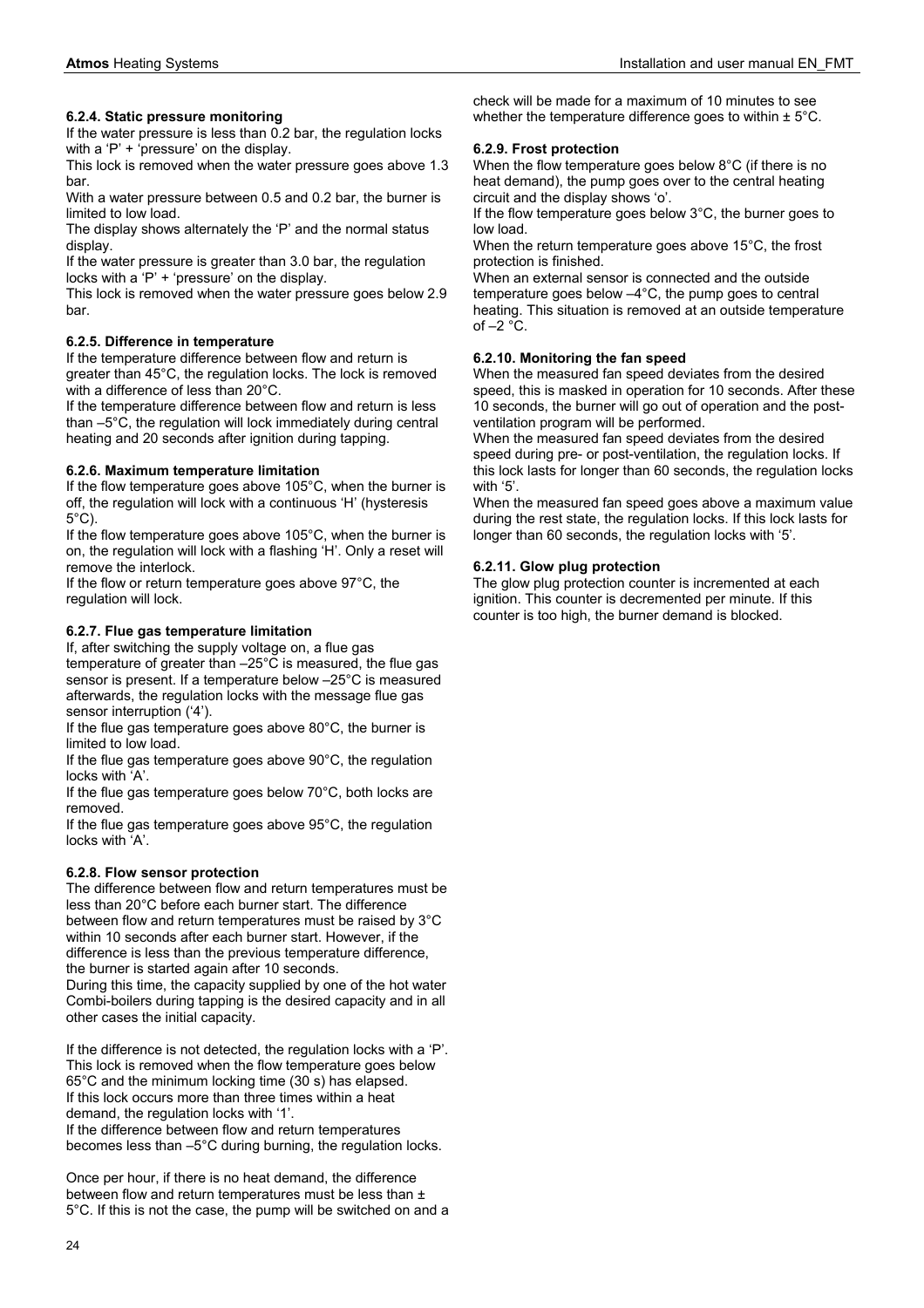# **CHAPTER 7. MAINTENANCE**

#### **High voltage! ! !**



The wiring of the pump, the three-way valve, fan and wiring of the gas block can be under a voltage of 230 VAC.

# **Serial connection**



A PC or Laptop can be connected for an extensive diagnosis and display of the functionality.

The necessary cable (which contains an electrical isolation) and software can be ordered as options.

# **7.1. ANNUAL MAINTENANCE**

After the first year, have a recognised installer or maintenance man inspect the unit. He can ascertain the maintenance deadline on the basis of the inspection and circumstances. A certified (SCIOS) installer should inspect the unit annually.

# **7.1.1. Checking the CO2 percentage on full load**



The nominal value for natural gas at full load is 8.8% CO2.

The unit does not need to be cleaned if the measured CO<sub>2</sub> percentage at full load is within  $8.8\%$  CO<sub>2</sub> and  $9.4\%$  CO<sub>2</sub>.

the gas consumption. If the ascertained deviation in load is no more than 15% of the nominal value, the flue gases can be sufficiently exhausted and there is no clogging. At the end of the check, reset the central heating capacity "P" in the menu to its customer-

# **7.1.2. Measuring the load on the unit**

A load drop can be the consequence of a clogged flue gas channel or a clogged air intake channel. Check whether this is the case by measuring the load on the unit. First set the central heating capacity "P" to 100% in the menu. Let on the unit burn on chimney sweeper function at full load. Measure



specific value.

# **7.1.3. Checking the condensation water drain**



There is an opening for this purpose on the top of the vapour tray. First remove the rubber sealing plug; rinse the vapour tray and drain with clean tap water. When no more impurities are removed, the vapour tray is clean. Also clean the trap.

#### **7.1.4. Ionisation probe**

The ionisation probe is a part that wears. An insulating layer



can be formed in the flame at high temperature. This layer can be removed with fine sandpaper. Do not clean the ionisation probe with coarse sandpaper, because grooves in the surface of the pin will accelerate the formation of the layer.

#### Full load:

Correct ionisation current between 6 µA DC to 13 µA DC. Low load:

Correct ionisation current between 3µA DC to 13 µA DC.

Unplug the plug of the ionisation probe (low voltage). Remove the two screws from the ionisation clamp. Remove the ionisation probe from the cover and check the ionisation probe. The ionisation probe must be straight and clean (a slight deposit is normal), Clean or replace the ionisation probe.

# **7.1.5. Water pressure**

Check the water pressure; top up and de-aerate as necessary. Press the 'plus' button in for at least 5 seconds to see the actual water pressure in bar on the display. Press briefly on the 'min' button to return to operational mode.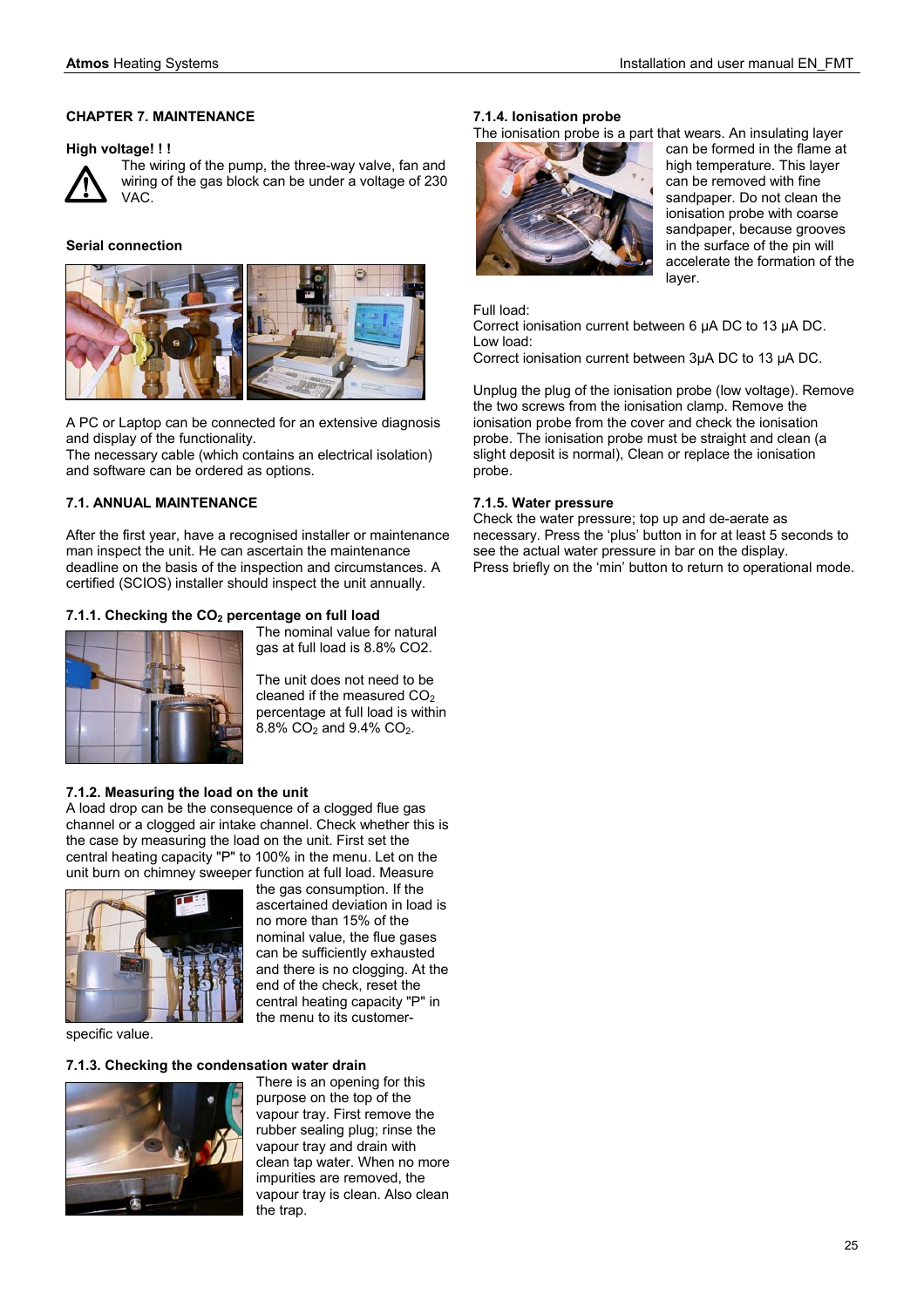# **CHAPTER 8. MALFUNCTIONS**

# **High voltage!**

The wiring of the pump, the three-way valve, fan and wiring of the gas control can be under a voltage of 230 VAC.

# **8.1. Draining the unit**

- On the central heating side: Switch the unit off and open the filling tap.
- On the HWS side: Switch the unit off. Shut the inlet combination off. Open a hot water tap and the protection device of the inlet combination.

When using the group of taps (see the accessory list), it is possible to only tap the unit. Proceed as follows:

- Switch the unit off.
- Close all taps under the unit.
- Close the inlet combination
- Open the filling tap under the unit.
- Open a hot water tap.

Open the protection device in the unit and of the inlet combination.

# **8.2. No signal on the display**

If there is no signal on the display, check if the mains voltage of 230 VAC is present on the unit.

There must be voltage of 230 V on the live connection "L" and no voltage on the neutral connection "N".

Check whether the on/off switch on the bottom of the unit is switched on.

Check the glass fuse on the printed circuit board Careful, high voltage! The fuse is placed on the printed circuit board in the 230 V circuit. So first disconnect the unit mains!

# **8.3. Fault code 'U/d or U/O' (alternating U with a status code will appear on the display)**

This fault code occurs when the Live and Neutral are exchanged or when no Earth is present.

Reverse the plug so that the Live is connected to Live and Neutral to Neutral.

# **8.4. Unit does not respond to central heating heat demand**

Is the parameter for the type of unit correctly set in the menu?

- **Parameter H = 1** is not active (no heating).
- **Parameter H = 4** is not active (no heating).
- **Parameter H = 5** is not active ( no heating).

Check for correct assembly and/or cable fracture of the wiring of the room thermostat (terminals 1 and 2) of the terminal block) and, if applicable, the external sensor (terminals 5 and 6) of the connection to the building management system (terminals 3 and 4).

# **8.7. Check function of gas control**



Open the outlet pressure measurement nipple of the gas control

- connect the pressure meter to the outlet pressure measurement nipple

- measure the pressure (this must be zero)
- start the unit.
- the unit will now be rinsed at 1500 rpm
- next, the fan starts at the initial speed of 3000 rpm.
- the pressure meter will now indicate an underpressure of approximately 3 mbar

- when the gas control is opened, the zero pressure regulator will again make zero pressure.

- if not, then the gas control is not functioning.

# **8.8. Measuring the fan impedance**

Check the resistance of the coil, the two outermost contacts on the fan motor.



The value that the multimeter shows must be between 115 and 120 Ohms at room temperature.

If the fan is defective, the drive on the drive on the Manager may also be damaged.

# **8.9. Fitting instructions for the pressure sensor**

The seal is made with an "0"-ring. The pressure sensor must only be tightened slightly more than hand tight.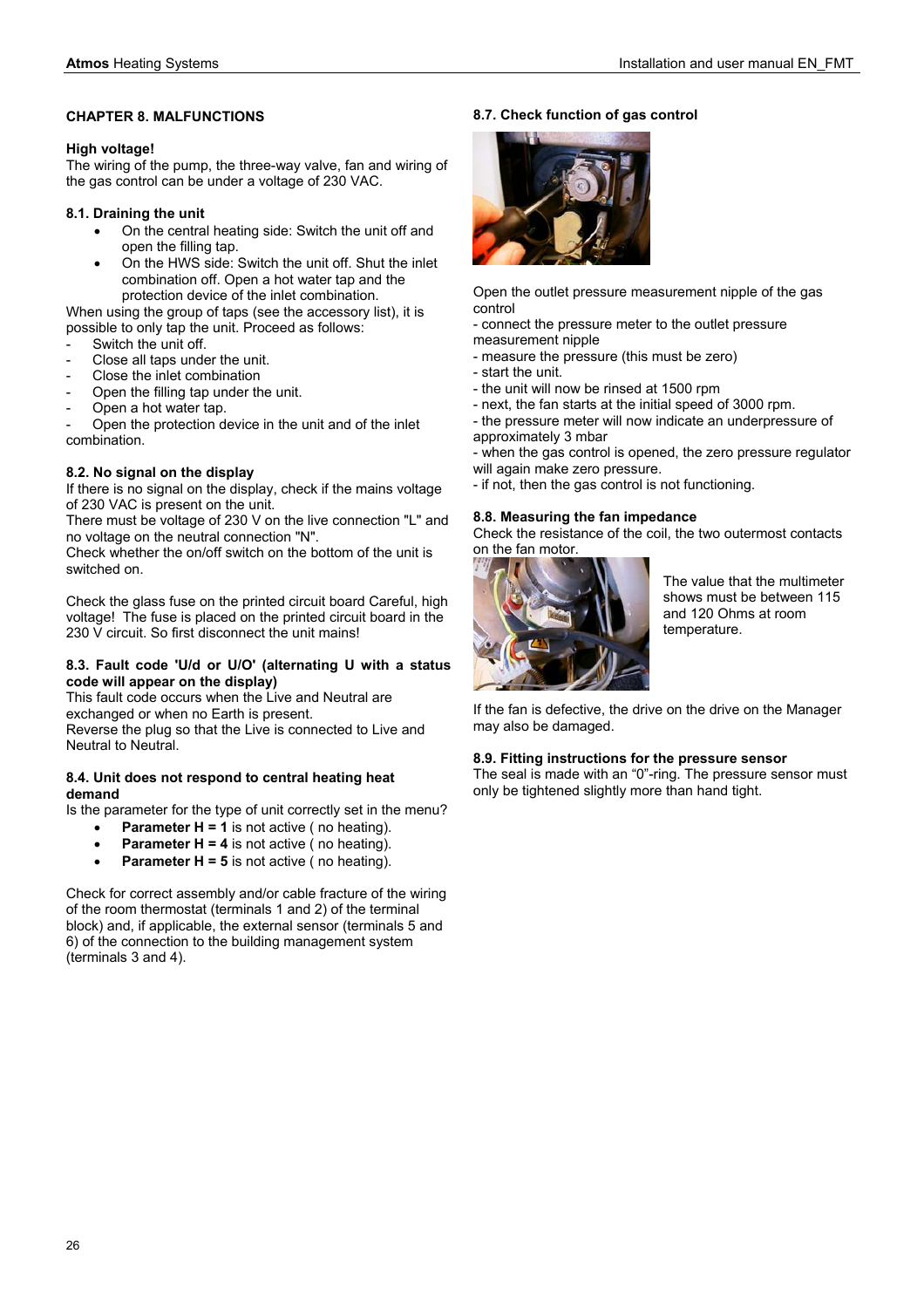# **8.10. Fitting instructions for the safety valve**



# **8.11. Malfunction code 'F' (flashing)**

After three failed attempts in a row, the unit will lock (flashing 'F').

Nm.

This can have very different causes:

- **no gas**
- **no ignition**
- **bad flame formation**
- **bad ionisation current**

#### **8.11.1. Gas control will not open (no voltage)**  (Careful !!! 210 VDC).



If the gas control is not connected, the Manager will see this at the beginning of the heat demand as a malfunction and therefore lock. To measure the voltage on the gas control, the gas control must remain connected. During the starting period, the

The safety valve must be tightened with a torque of 10

gas control is connected to a voltage of 210 VDC.

# **8.11.2. Gas control will not open (gas inlet pressure too high)**



The gas pressure in the gas pipe before the gas control is too high. The safety valves of the gas control cannot open with gas pressures of >60 mbar.

- open the inlet pressure measurement nipple of the gas control
- connect the pressure meter
- measure the gas pressure (10 50 mbar)

# **8.11.3. Gas control will not open (coils defective)**



**The electrical coils of the gas** control are burnt out and the safety valves of the gas control will therefore not open.

- The two outermost contacts on the gas valve should be measured for resistance
- the value that the multimeter shows should be about 4.1 kOhm at ambient temperature.

#### **8.11.4. Gas/air mixture is not correctly adjusted**

see Chapter 4. : Adjustment full load and low load.

#### **8.11.5. Check glow plug**

The 230 volt glow plug is in order if the measured resistance at room temperature is about 1.0 - 1.4 kOhm.

- remove the connection of the glow plug (230 V)
- connect a multimeter
- measure the resistance

#### **Replacing the glow plug**



The glow plug is a resistance through which current is fed. As a result of the high temperature of the glow plug, the burner can be ignited. This makes the glow plug a part that wears. The average life of the glow plug is estimated at 8 years, depending on the

number of starts and on the variation of the mains voltage.

- remove plug from glow plug (230 V high voltage)
- remove glow plug from cover of unit
- replace glow plug

#### **8.11.6. Check ionisation current**



Direct measurement of the ionisation current using a multimeter (  $\mu$ A DC).



When the unit burns on chimney sweeper function, the ionisation current can be read directly on the display.

- Ionisation current in full load is correct between 6 µA DC to 13 uA DC.
- Ionisation current in low load is right 3µA DC to 13 µA DC.

#### **Insulating layer**



With high temperature flame, an insulating layer can be formed on the probe. This layer can be simply removed with fine sandpaper. However, coarse grooves in the surface of the pin will accelerate new formation of the layer.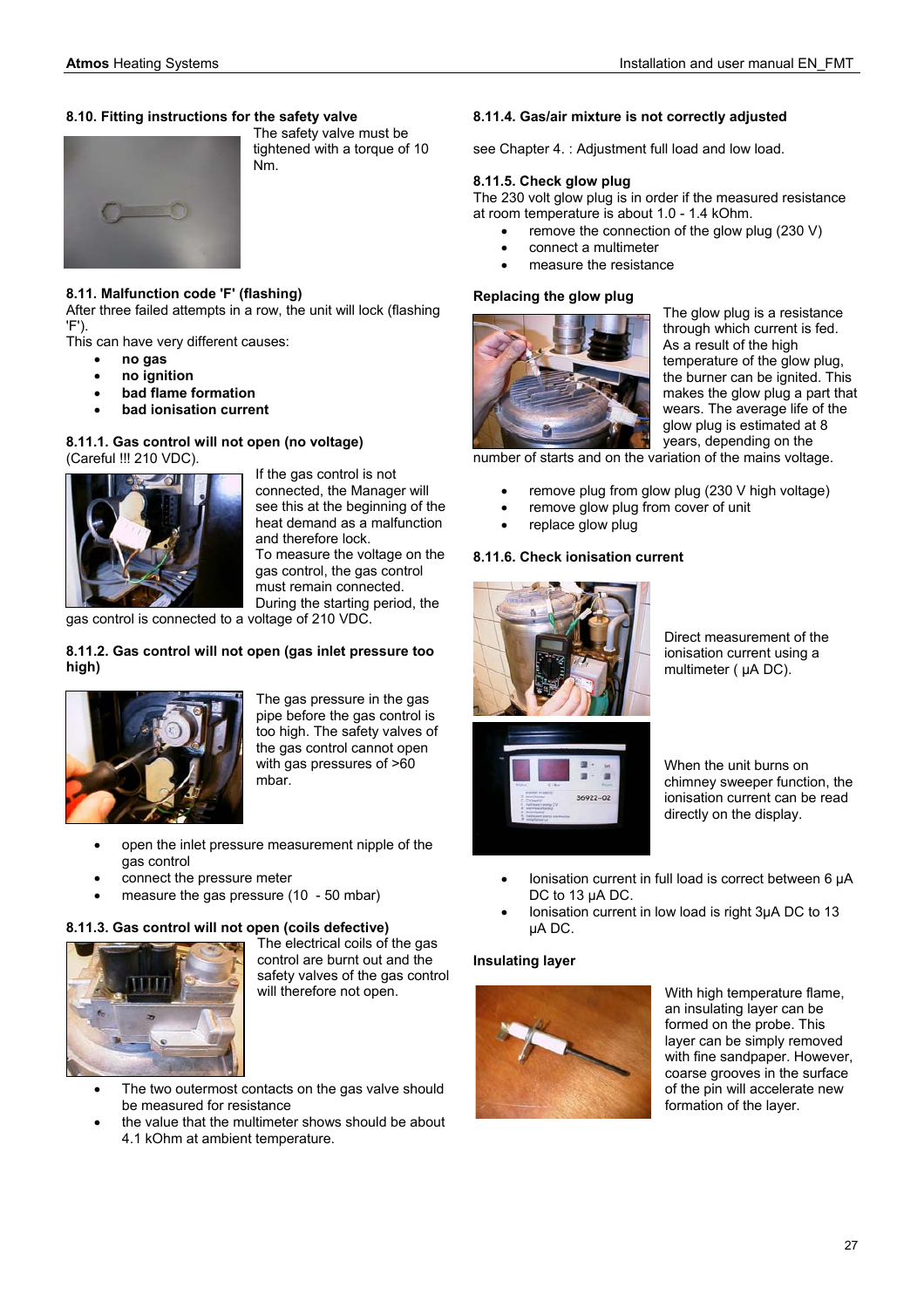# **8.11.7. Inspection / cleaning / replacement of the ionisation probe**



- unplug the plug of the ionisation probe (low voltage).
- remove the two screws from the ionisation clamp.
- remove the ionisation probe from the lid of the unit.
- check the ionisation probe.
- the ionisation probe must be straight and clean (a slight deposit is normal).
- clean or replace the ionisation probe.

#### **8.11.8. Ionisation probe or ionisation cable makes short circuit with earth**

The negatively charged ions created by the burner form the ionisation current to earth. if there is short circuit to earth, the Manager cannot measure any current. Repair short circuit.

# **8.11.9. Boiler pump**

The boiler pump transports the system water through the primary heat exchanger for heating the system.

If the temperature difference between flow and return is greater than 30°C, the pump switches to a **high speed**. When the temperature difference drops below 10°C again, the pump switches back to a **low speed.**



Electrical connection of pump with the boiler electronics.

 $N =$  neutral  $L = life$ The pump is earthed to the electronics as well.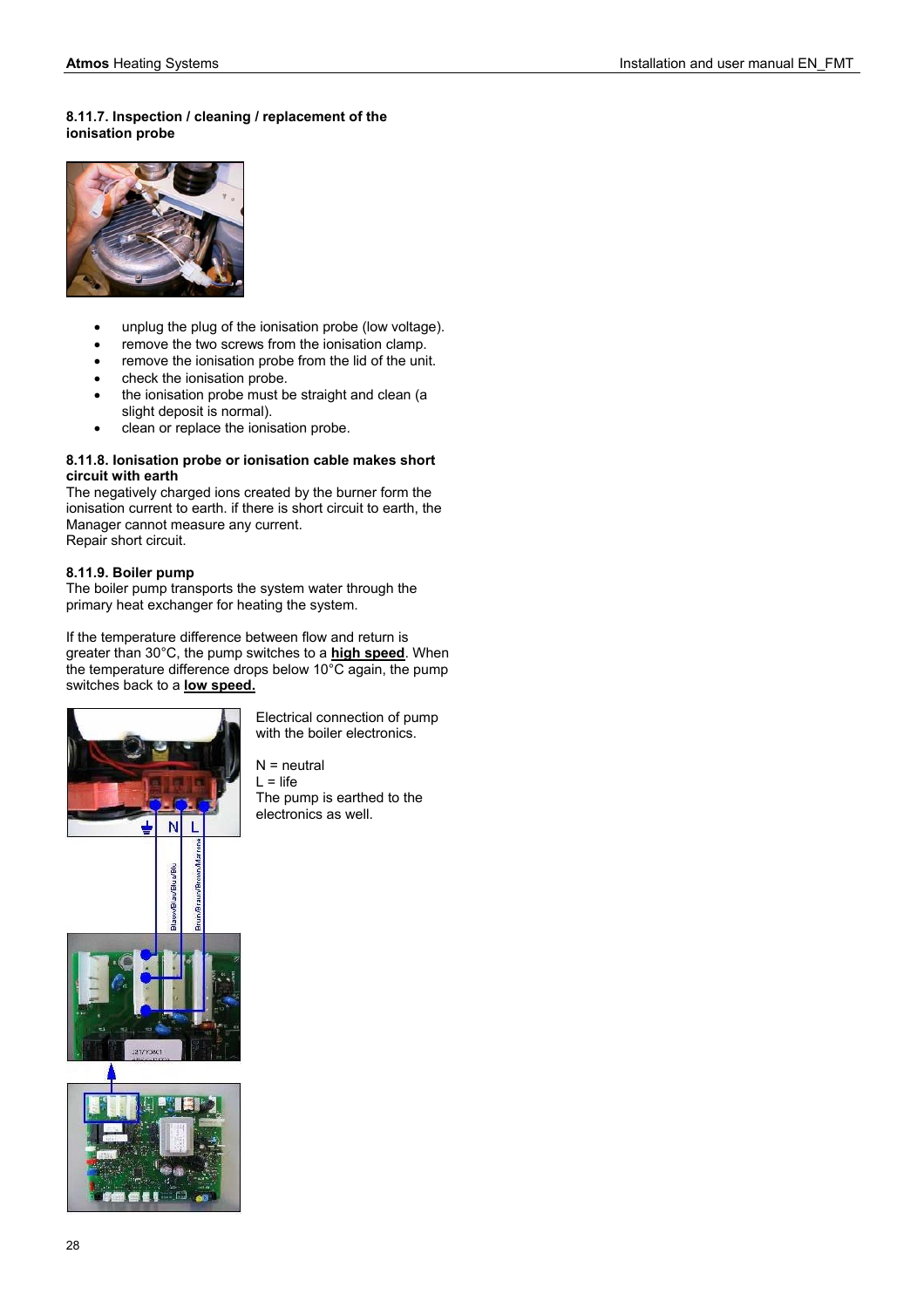# **USER MANUAL**

#### **General**

The unit combines a maximum of comfort with an extremely easy operation.

As the user, you need do no more than set the desired temperature on the room thermostat, no matter what time of the year.

Depending on how much you value optimum comfort and the lowest possible energy consumption, the following tips can help you make optimum use of your unit:

To help limit the energy consumption, it is recommended to set the room thermostat to a lower temperature a few hours before going to bed.

Turn all radiator taps fully open in the rooms that you want to heat.

Shut the radiator taps off in the rooms where you do not want any heating.

# **Cleaning the unit**

Regularly clean the outside of the unit with a soft, damp cloth. It is not necessary to shut the gas tap off or switch the mains off for this.

Never use aggressive or flammable cleaning agents. Take note that the pipes can be at a high temperature.

# **Holidays**

With long-term absence, for example in the holidays, it is recommended to leave the unit continually switched on. The reason is that the unit makes a number of checks every 24 hours.

If frost can be excluded, set the room thermostat to a lower temperature.

If frost cannot be excluded, set the room thermostat to a temperature of 12°C or higher.

Although the unit has an internal frost protection, this does not protect the whole installation against freezing.

# **Brrrr, the central heating is not working**

In the unlike event that the central heating has let you down, we have some tips for things that you can check and remedly yourself before an installer.

The central heating boiler is a fairly complicated item that is

fitted with safety devices, which prevent a dangerous situation. There can be many reasons why the central heating is not working.



**Electricity and gas**  Is the connection of the

green block in the green socket correct connected?

Is the main switch on the unit in the right position? Or is the circuit to which the boiler is connected out of operation because the fuse has blown or the earth leakage switch has activated?

Is there an (unusual) interruption in the gas supply? Check by seeing whether a gas cooker in the kitchen is working. If it is now working, call the gas company. The gas flow can also be blocked because the gas filter of the boiler is contaminated; this is a problem for the service man.

The unit also lets the pump regularly run outside the heating season to prevent it from sticking. If the mains supply outside is interrupted several times during the heating season, the pump can stick. Solution: turn the shaft of the pump a few times by hand (screwdriver).

# **Water and air**

If the water pressure in the installation falls below a minimum level, the burner will be off.

Solution: Top up with water.

It is possible to read the water pressure directly from the display.

Reading: Press the + button in for a minimum of 5 seconds. From the menu back to normal operation: Press the - button in briefly (or automatically after about 5 minutes).

During filling, the unit must be connected to the mains and be switched on.

Fully open all radiator taps.

Connect the water supply to the filling connection of the installation.

Open the tap to fill the system with water.

When the water pressure is sufficient (> 1.3 bar), close the filling tap again.

If there is air in the installation, the boiler can switch on, but the radiators remain cold.

Follow the instructions from the manufacturer/installer for the venting of possible other elements of the heating installation, such as floor heating.

Fully open all radiator taps.

Vent the radiators after the pump is switched off.

Open the air bleed cocks of the radiators one at a time. Use an air bleed key for this.

As soon as water comes out of the air bleed cock, shut the cock off again.

If the central heating boiler is at the highest point of the installation, air can collect in the boiler. This can cause a malfunction in the boiler. Also vent the internal tap pot (only with a Combi-unit).

# **Other causes**

There must be heat demand from the room thermostat or other control, otherwise the boiler will not switch on. Set the thermostat to demand heat and check whether the boiler switches on; this can take a minute or so.

If there is little water circulation because too many radiator taps are closed, the boiler will not function or will function insufficiently. In this case, open more radiator taps or ask your installer to fit a bypass valve.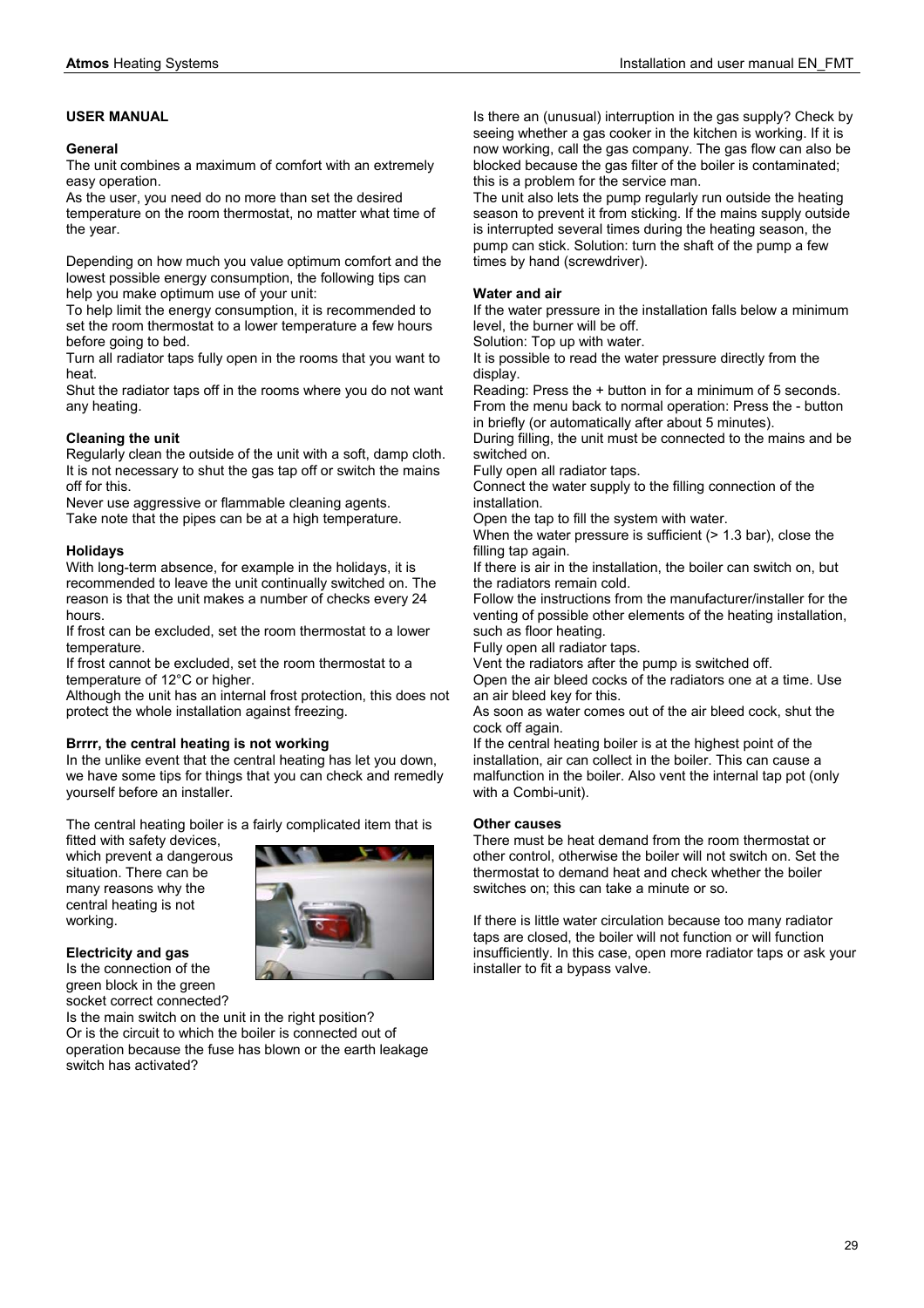# **Display**



Open the cover in front of the display to be able to read the codes.

The display consists of three 7-segment LED's + three decimal points and three pushbuttons.

The left 7-segment LED shows the status or the menu step.

The two right 7-segment LED's show the temperature, the pressure or the parameter value.

Furthermore, the display has three buttons:

- "Set/Reset button"
- $\bullet$  " button"
- $\bullet$  " + button"

# **Reset button**

This is to rest the unit, should it be locked by a malfunction. The user must use button. The installer should only be called when the same malfunction occurs repeatedly.

# **Abbreviated display indications**

| Display during normal operation (permanent) |                                             |
|---------------------------------------------|---------------------------------------------|
| $\mathbf{o}$                                | No heat demand, stand-by                    |
| C                                           | Central heating heat demand, burner off     |
| C.                                          | Central heating heat demand, burner on      |
| P/C.                                        | Central heating heat demand, low load water |
|                                             | pressure                                    |
| C                                           | Central heating pump post-running           |
| d                                           | Heat HWS, burner off                        |
| d.                                          | Heat HWS, burner on                         |
| $\mathbf b$                                 | Heat external storage vessel, burner off    |
| b.                                          | Heat external storage vessel, burner on     |
| $\mathbf{o}$                                | Frost protection, burner off                |
| о.                                          | Frost protection, burner on                 |

|                         | Display of blocks (permanent)                                           |  |
|-------------------------|-------------------------------------------------------------------------|--|
|                         | Flow sensor interrupted                                                 |  |
| $\overline{1}$          | Flow sensor short circuited                                             |  |
| $\overline{2}$          | Return sensor interrupted                                               |  |
| $\overline{2}$ .        | Return sensor short circuited                                           |  |
| $\overline{\mathbf{4}}$ | Flue gas sensor interrupted                                             |  |
| 6                       | Cold water sensor interrupted                                           |  |
| 6.                      | Cold water sensor short circuited                                       |  |
| A                       | Flue gas temperature $> 80^{\circ}$ C                                   |  |
| н                       | Flow sensor $> 105^{\circ}$ C                                           |  |
| E                       | Internal blocking fault                                                 |  |
| P                       | Pump test / Start function blocking / Water                             |  |
|                         | pressure                                                                |  |
| nc                      | Burner Manager fault (can only be reset by<br>switching voltage on/off) |  |

|                                                                                   | Display of locks (flashing)                                                 |
|-----------------------------------------------------------------------------------|-----------------------------------------------------------------------------|
| 1                                                                                 | Flow/Return sensor fault                                                    |
| 2                                                                                 | Too many restarts                                                           |
| $\overline{\mathbf{3}}$                                                           | Internal regulation fault / A/D conversion fault /<br>external sensor fault |
| 5                                                                                 | Fan fault                                                                   |
| $\overline{7}$                                                                    | Gas valve fault                                                             |
| 8                                                                                 | Flame detected with closed gas valve                                        |
| A                                                                                 | Flue gas temperature $> 95^{\circ}$ C                                       |
| Е                                                                                 | Internal interlock fault                                                    |
| н                                                                                 | Flow sensor $> 105^{\circ}$ C with burner on                                |
| F                                                                                 | Too many ignition attempts                                                  |
| An interlock (flashing) can only be unlocked by<br>pressing the set/reset button. |                                                                             |